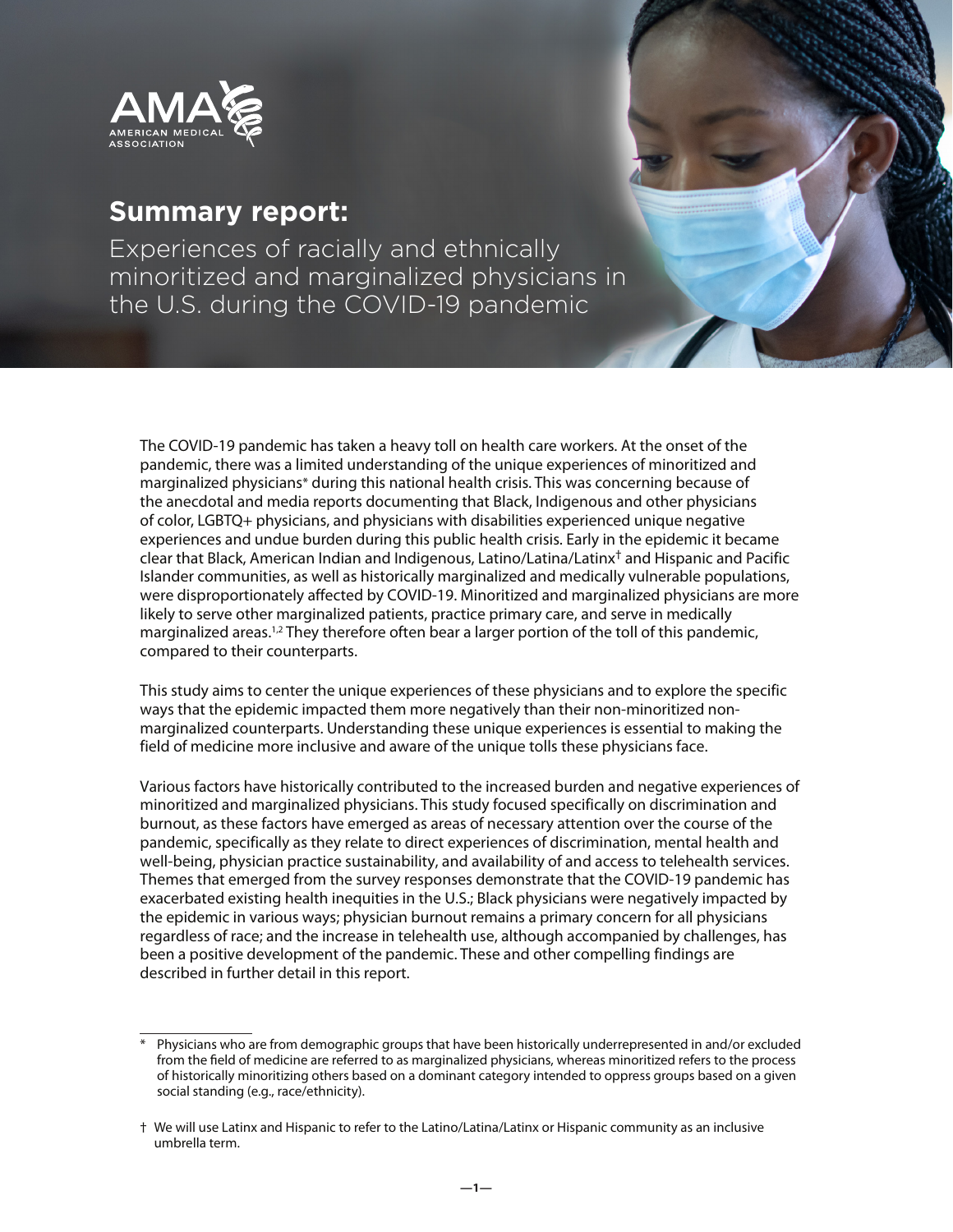## <span id="page-1-0"></span>**Racism as evidenced through discrimination in the workplace**

Concerted efforts toward increasing physician workforce diversity require an understanding of the workplace conditions that racially minoritized physicians face. The concept of racism—at the structural, societal, institutional and interpersonal levels—corresponds to a set of attitudes, behaviors, and practices that maintain an imbalance in the distribution of power and enact violence and harm across racial and ethnic groups with a focus on upholding white supremacy. $34$ Racism is closely tied to emotional well-being and health outcomes.<sup>[3,5](#page-17-0)</sup> However, little research exists documenting the experiences of minoritized and marginalized physicians and how their experiences of racism may drive burnout, reduce well-being and impact the practice of medicine.

Racially minoritized physicians, specifically Black physicians, are more likely to experience discrimination in the workplace or racism perpetrated by patients and colleagues and bolstered by the broader institutional structure.<sup>[6](#page-17-0)</sup> Such discrimination has been linked to physician job turnover, career dissatisfaction and contemplation of career change,<sup>[7](#page-17-0)</sup> as well as burnout and poor mental well-being. While burnout and poor mental health remain a challenge for the physician workforce, there is minimal research on how these outcomes differ by race and ethnicity, although some studies suggest that there might be variation.<sup>[8,9](#page-17-0)</sup> For instance, racially minoritized physicians report lower rates of burnout compared to their non-Hispanic white counterparts.<sup>[10](#page-17-0)</sup> Further studies that focus on the unique experiences of minoritized physicians, as they relate to discrimination and its impact, are needed. The importance of understanding these experiences is heightened particularly in times of public health crises, when physicians and health systems are uniquely stressed, and the workplace social cohesion may be challenged.

# **Burnout**

Studies demonstrate that physicians remain at heightened risk for burnout as compared with professionals in other fields. Prior to the COVID-19 pandemic, however, there was a modest downward trend in physician burnout, with rates decreasing from 43.9% reported at least one symptom of burnout in 2017 compared with 54.4% in 2014 and 45.5% in 20[11](#page-17-0).<sup>11</sup> As a result of this unprecedented pandemic, physicians are facing heightened psychological, financial and physical stress, which may result in increased burnout. This increase is detrimental, not only to physicians, but also to the patients they treat, as burnout is associated with increased risk for patient safety incidents, poorer quality of care,<sup>[12](#page-17-0)</sup> and lower patient satisfaction scores.<sup>[13,14](#page-17-0)</sup>

One of many sources of physician stress during the pandemic stems from the shifts in approaches to patient care many physicians have had to make. Due to social distancing requirements, physicians have had to adopt telemedicine as a means to connect with their patients. For many, this has been a major disruption, given the relatively low levels of familiarity with telemedicine. For example, Sermo conducted a sentiment survey among physicians using telemedicine for consultation during the COVID-19 outbreak and found that nearly half (48%) are using it for the first time.<sup>[15](#page-17-0)</sup> Furthermore, many physicians, particularly those in relatively under-resourced settings, have not had the existing infrastructure, capacity or technological support necessary for the smooth transition to telemedicine.

Furthermore, physicians face intensified challenges as they work to address the complex needs of patients during the pandemic. Physicians recognize the challenges faced by patients who do not have COVID-19 and are seeking care.<sup>15</sup> Additionally, physicians are increasingly attuned to the complex relationship between social determinants of health and health care outcomes. Studies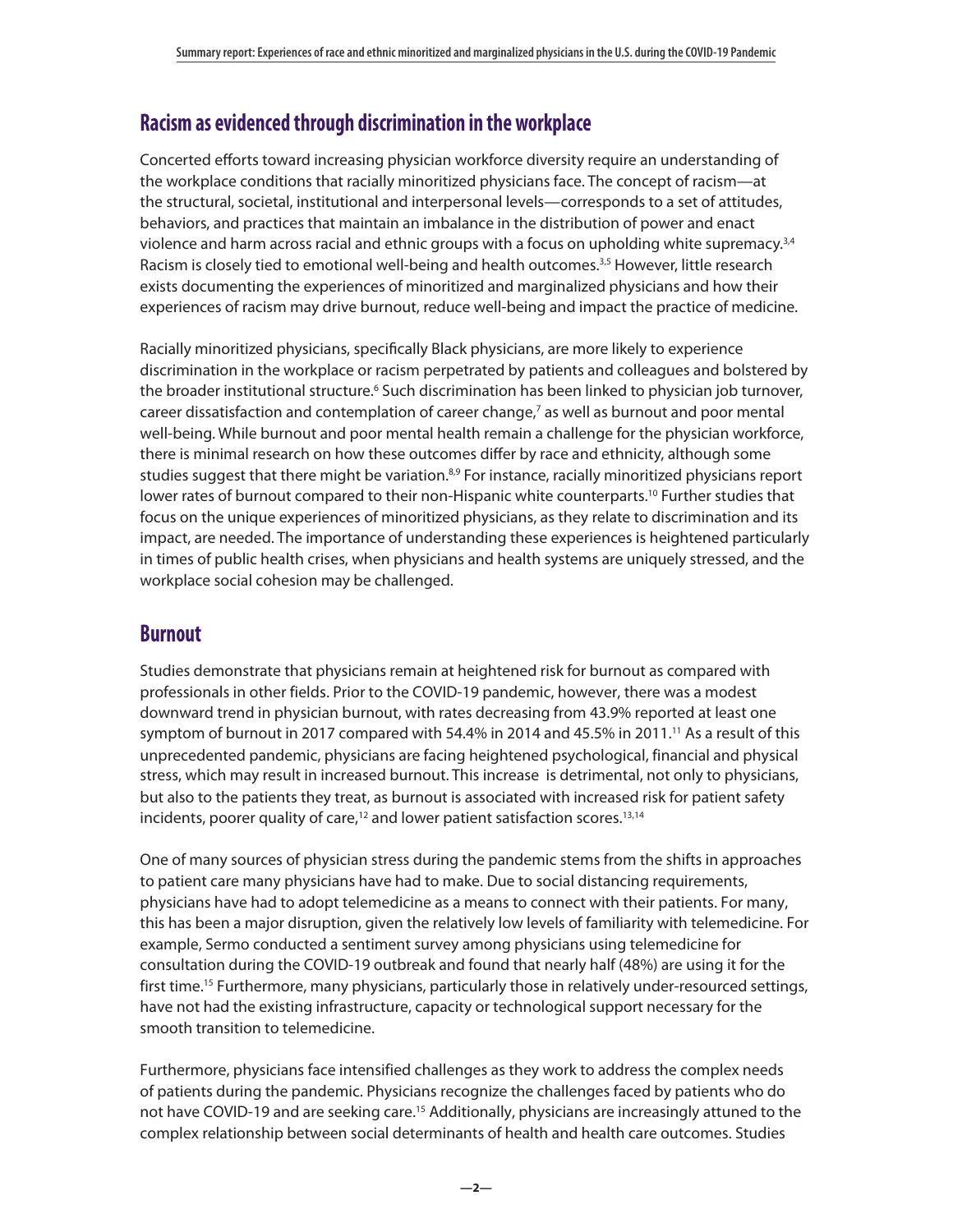<span id="page-2-0"></span>have found that the inability to address social determinants of health contributes to physician burnout.<sup>16,17,18</sup> Given the immediate concern surrounding the rising need for housing, food and employment security among those most vulnerable to COVID-19,<sup>[18,19,20,21,22](#page-18-0)</sup> we anticipate this may greatly impact physician burnout for those working in areas with high concentrations of poverty. Manifestations of burnout such as emotional exhaustion, depression, depersonalization, and low efficacy are also associated with decreased quality of care and may exacerbate health inequities by disproportionately impacting clinicians working in lower-resourced settings.<sup>23,24,25,26</sup>

# **Methods**

A sample of 43,351 physicians in the Medscape Physician Survey Panel were invited to participate in a web-based survey in June and July of 2020. Of the 13,912 physicians who opened the invitation email, 1,048 began the survey. A total of 954 physicians completed the survey\*; however, for this survey we excluded the augmented samples aimed at increasing the number of physicians with disabilities and from LGBTQ+ identities. Therefore, the final sample used for this analysis was 747 for this report. For this study, an intentional quota of 150 physicians per racial and ethnic group was set to ensure a balanced sample of physicians of Asian, Black or African American, American Indian or Indigenous, Latinx or Hispanic, Native Hawaiian and Pacific Islander, and White racial and ethnic backgrounds. Given the overall small population of Indigenous and Native Hawaiian and Pacific Islander physicians we adjusted the targeted sample size to 70 physicians. For American Indian and Indigenous and Native Hawaiian and Pacific Islander physicians, we extended the recruitment phase to be able to generate meaningful estimates for relatively small groups. Given this sampling strategy, the final sample is not racially or ethnically representative of the general U.S. physician population.

The 12-question survey comprised of questions from commonly administered, validated burnout assessment instruments and perceived discrimination scales, as well as instruments assessing sources of support and well-being. The survey also included items aimed at understanding emerging needs surrounding COVID-19, telehealth and private practice sustainability. All questions were optional.

# **Sample demographics**

The majority of participants identified as male (56.1%). Nearly 93% identified as heterosexual, and more than 95% reported not having a disability. Five percent of participants identified as LGBTQ and 5% reported having a disability. (Table 1) The largest portion of participants practiced in a hospital (31.6%) or single-specialty group practice (28.6%). More than half worked in a private practice setting (57.4%). (Table 2)

The majority of Latinx or Hispanic participants identified as Mexican/Chicano or Puerto Rican (28.1%). The "other ethnic" category was extensive and a considerable proportion of Latinx physicians did not identify with prepopulated ethnic categories categories (Argentinian, Colombian, Cuban, Dominican, Mexican or Puerto Rican). The majority of Asian American participants identified as Indian (35.2%) and Chinese (29.7%). The majority (57.9%) of Native Hawaiian or other Pacific Islander participants identified as "other" when asked about their specific ethnic identities while Native Hawaiian self-identification comprised just 37% of this racial/ethnic category.

<sup>\*</sup> Insights from the augmented samples of physicians with disabilities and LGBTQ+ physicians will be published separately and have been analyzed separately.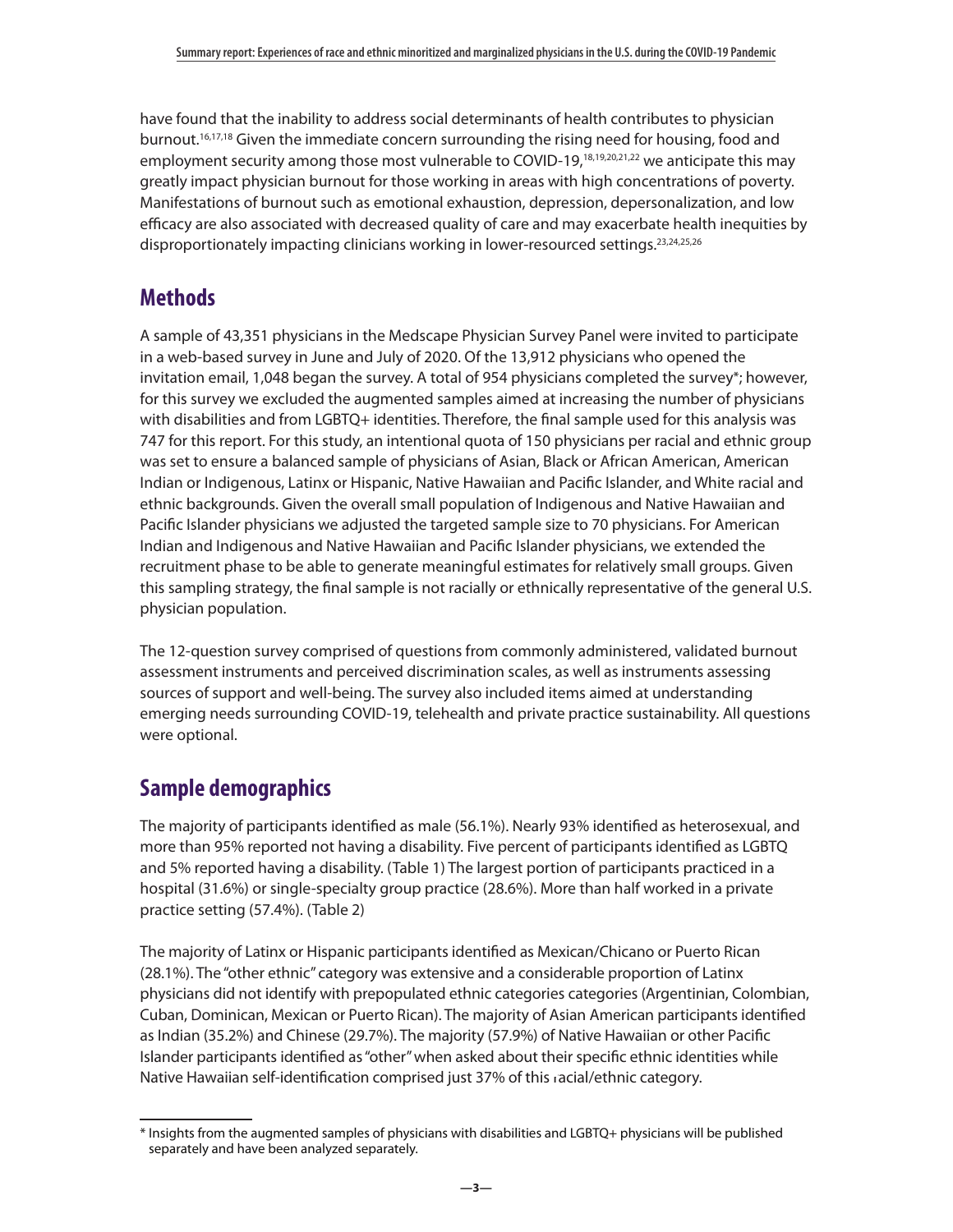#### *Table 1. Demographic characteristics of the respondents*

| Gender and Gender Identity (Total N=747)                     | N/% of Total |
|--------------------------------------------------------------|--------------|
| Female                                                       | 314 (42.0%)  |
| Male                                                         | 419 (56.1%)  |
| Other (non-binary/third gender/gender queer)                 | $9(1.2\%)$   |
| Prefer not to answer                                         | 5(0.7%)      |
| Identify as transgender (% yes)                              | $2(0.3\%)$   |
| <b>Sexual Orientation (Total N=747)</b>                      |              |
| Heterosexual                                                 | 693 (92.8%)  |
| Lesbian or gay                                               | 20 (2.7%)    |
| Bisexual                                                     | 13 (1.7%)    |
| Oueer                                                        | $4(0.5\%)$   |
| Preferred not to answer                                      | 16 (2.14%)   |
| Disability (Total N=747)                                     |              |
| Have a disability                                            | 36 (4.8%)    |
| Do not have a disability                                     | 702 (93.98%) |
| Preferred not answer                                         | $9(1.2\%)$   |
| Race (Total N=747)                                           |              |
| American Indian or Alaska Native only (Non-Hispanic)         | 33 (4.4%)    |
| Asian only (Non-Hispanic)                                    | 145 (19.4%)  |
| Black or African-American only (Non-Hispanic)                | 135 (18.1%)  |
| Latinx or Hispanic                                           | 153 (20.5%)  |
| Native Hawaiian or Pacific Islander (PI) only (Non-Hispanic) | 19 (2.5%)    |
| White only (Non-Hispanic)                                    | 151 (20.2%)  |
| Two or more races (2+ races, non-Hispanic)                   | 111 (14.9%)  |

#### *Table 2. Practice characteristics*

| <b>Practice Characteristics</b>                     | <b>Total (N=747)</b> |  |  |
|-----------------------------------------------------|----------------------|--|--|
| Practicing physician                                | 683 (91.4%)          |  |  |
| Resident or fellow                                  | 64 (8.6%)            |  |  |
| All appointments are conducted via telehealth       | 36 (4.8%)            |  |  |
| Spend more than 20 hours physically in practice     | 552 (73.9%)          |  |  |
| Spend between 1 and 20 hours physically in practice | 159 (21.3%)          |  |  |
| <b>Practice Type</b>                                |                      |  |  |
| Solo practice                                       | 90 (12%)             |  |  |
| Single specialty group practice                     | 214 (28.6%)          |  |  |
| Multi-specialty group practice                      | 133 (17.8%)          |  |  |
| Hospital                                            | 236 (31.6%)          |  |  |
| Ambulatory surgical center                          | $2(0.3\%)$           |  |  |
| Urgent care facility                                | 15 (2.0%)            |  |  |
| Federally Qualified Health Center (FQHC)            | 40 (5.4%)            |  |  |
| HMO/Managed care organization                       | 17 (2.3%)            |  |  |
| <b>Private Practice</b>                             |                      |  |  |
| Private practice full or part owner                 | 226 (30.2%)          |  |  |
| Works in private practice (does not own)            | 203 (27.2%)          |  |  |
| Does not work in a private practice                 | 318 (42.6%)          |  |  |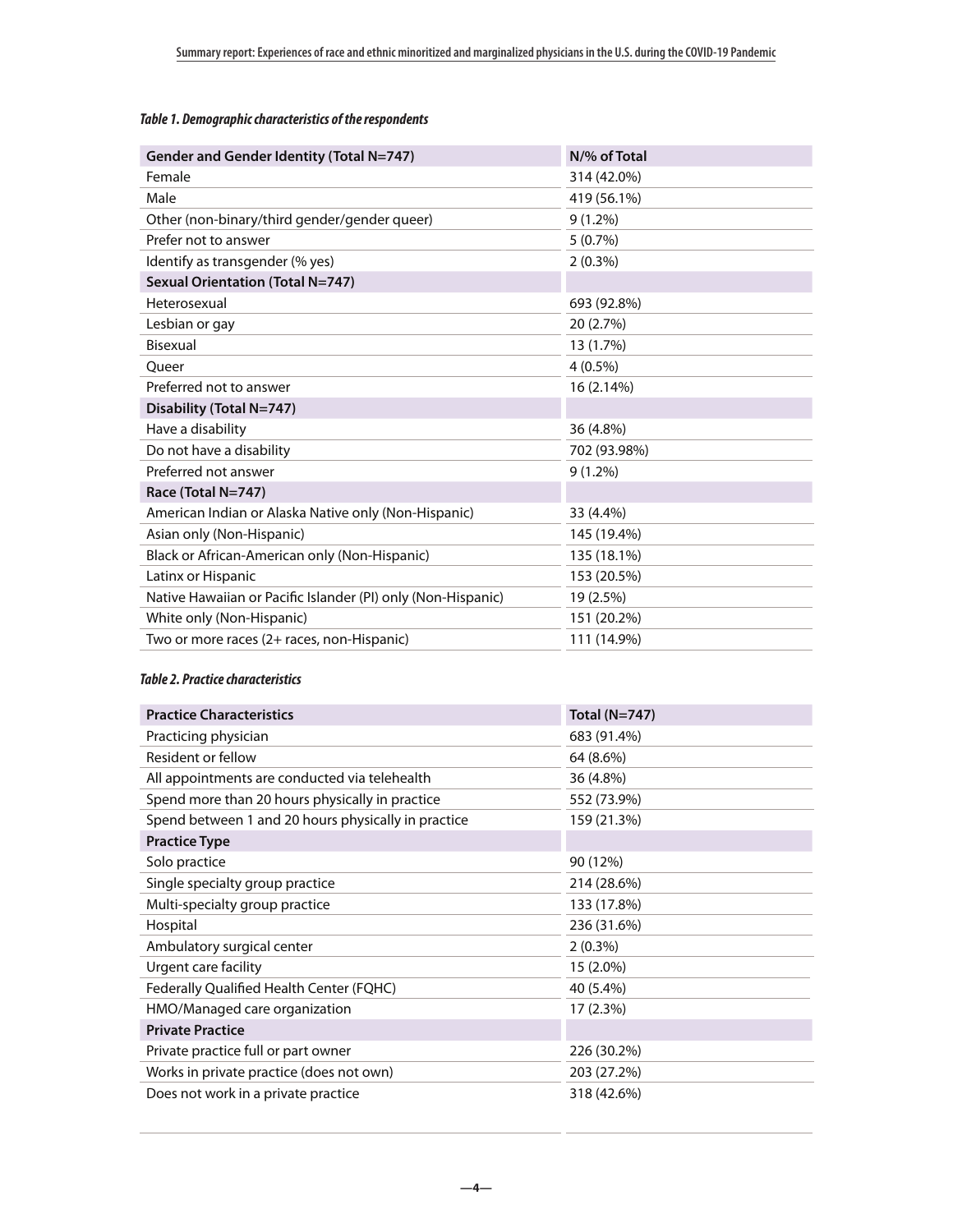# **Patient population served by physician race/ethnicity**

Physicians were asked to estimate the percentage of their patient population that belong to different racial/ethnic groups. The mean percentage of the populations identified are listed in the table below. It is important to note that this is representative of the physician's perception of their patients, not an actual report of their patient population based on patient-identified race/ethnicity. Overall, we observed that physicians of Asian, Black or African American, Latinx or Hispanic, and white race or ethnicity reported seeing significantly higher proportions of patients of the shared race or ethnicity as compared to other physicians. (Table 3)

| Mean %<br>of Patient<br><b>Population</b><br><b>Served</b> | <b>Overall</b> | <b>Asian</b>          | <b>American</b><br>Indian/<br><b>Alaskan</b><br><b>Native</b> <sup>a</sup> | <b>Black or</b><br>African-<br><b>American</b> | <b>Latinx or</b><br><b>Hispanic</b> | Two or<br>more races  | <b>Native</b><br>Hawaiian/<br>other Pl <sup>a</sup> | <b>White</b>          |
|------------------------------------------------------------|----------------|-----------------------|----------------------------------------------------------------------------|------------------------------------------------|-------------------------------------|-----------------------|-----------------------------------------------------|-----------------------|
| Asian patients                                             | 7.9%           | $10.3\%$ <sup>1</sup> | 8.4%                                                                       | 5.39%                                          | $7.3\%$ <sup>1</sup>                | 9.8%                  | 5.2%                                                | 7.5%                  |
| American<br>Indian/Alaska<br>Native patients               | 2.1%           | 1.7%                  | 6.3%                                                                       | 0.70%                                          | 1.3%                                | 3.8%                  | 2.4%                                                | 2.3%                  |
| <b>Black or African</b><br>American<br>patients            | 14.5%          | $11.5\%$ <sup>2</sup> | 10.6%                                                                      | 29.2% <sup>2</sup>                             | $12.3\%$ <sup>2</sup>               | $10.2\%$ <sup>2</sup> | 12%                                                 | 10.7% <sup>2</sup>    |
| Latinx or<br><b>Hispanic</b><br>patients                   | 20.9%          | $22.3\%$ <sup>3</sup> | 15.7%                                                                      | $17.9\%$ <sup>3</sup>                          | $30.5\%$ <sup>3</sup>               | $16.6\%$ <sup>3</sup> | 18.5%                                               | $17.9\%$ <sup>3</sup> |
| <b>Native</b><br>Hawaiian/other<br>PI patients             | 1.8%           | 2.1%                  | 2.03%                                                                      | 0.7%                                           | 1.6%                                | 2.4%                  | 5.9%                                                | 1.5%                  |
| White patients                                             | 43.4%          | 43.4% <sup>4</sup>    | 46.67%                                                                     | 35.2% <sup>4</sup>                             | 36.9% <sup>4</sup>                  | 48.6%                 | 45.8%                                               | 52.2% <sup>4</sup>    |
| Total                                                      | 100%           | 100%                  | 100%                                                                       | 100%                                           | 100%                                | 100%                  | 100%                                                | 100%                  |

#### *Table 3. Patient population served by physician race/ethnicity*

*a. Native Hawaiian and other Pacific Islander and American Indian/Alaskan Native physicians were excluded from the between group significance testing due to small sample sizes; proportions included for these two groups for informative purposes.* 

*1. P-value < 0.05, The mean percent of patients' population served by the defined characteristic was significantly different across physician's race/ethnicity when compared to Asian physicians* 

*2. P-value < 0.05, The mean percent of patient's population served by the defined characteristic was significantly different across physician's race/ethnicity when compared to Black physicians* 

*3. P-value < 0.05, The mean percent of patients' population served by the defined characteristic was significantly different across physicians' race/ethnicity when compared to Latinx physicians*

*4. P-value < 0.05, The mean percent of patients' population served by the defined characteristic was significantly different across physicians' race/ethnicity when compared to white physicians*

# **Other characteristics of patient population**

Physicians were also asked about the percentage of their patient population that are insured by Medicaid or do not have insurance, as well as the proportion that speak languages other than English. This is helpful in observing the diversity of the patient populations physicians of different races serve. (Table 4) Findings illustrate that white and Native Hawaiian and other Pacific Islanders physicians serve a lower proportion of Medicaid patients. White physicians serve a proportionately lower percentage of uninsured patients compared to other physicians. Regarding language, Latinx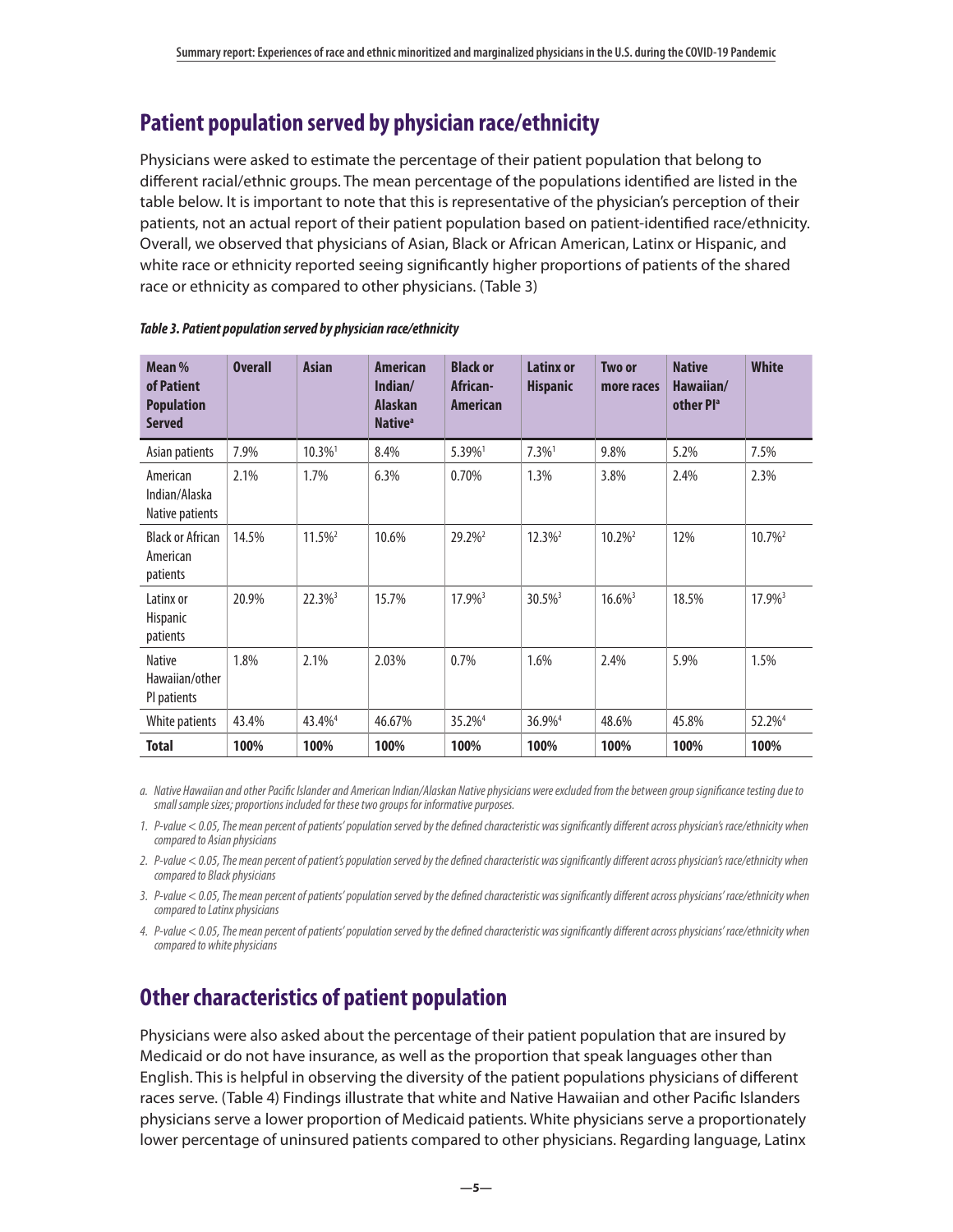<span id="page-5-0"></span>or Hispanic physicians and Native Hawaiian or other Pacific Islanders physicians serve a greater proportion of patients who speak Spanish compared with white and/or American Indian/Alaskan Native physicians.

| Mean %<br>of Patient<br><b>Population</b><br><b>Served</b> | <b>Overall</b> | <b>Asian</b> | <b>American</b><br>Indian/<br><b>Alaskan</b><br>Native <sup>a</sup> | <b>Black or</b><br>African-<br><b>American</b> | <b>Latinx or</b><br><b>Hispanic</b> | Two or<br>more races | <b>Native</b><br>Hawaiian/<br>other Pl <sup>a</sup> | <b>White</b> |
|------------------------------------------------------------|----------------|--------------|---------------------------------------------------------------------|------------------------------------------------|-------------------------------------|----------------------|-----------------------------------------------------|--------------|
| Medicaid                                                   | 30.5%          | 31.5%        | 28.5%                                                               | $36.2\%$ *                                     | 31.4%                               | 31.4%                | 22.1%                                               | 24.4%*       |
| Uninsured                                                  | 12.2%          | 11.5%        | 13.5%                                                               | $13.8\%$ *                                     | $12.7\%$ <sup>*</sup>               | 12.7%                | 17%                                                 | $9.5\%$ *    |
| % patients who<br>speak other<br>languages                 | 90.8%          | 91%          | 81.8%                                                               | 88.9%*                                         | 95.4%*                              | 93.7%                | 94.7%                                               | 86.8%*       |
| % whose<br>patients speak<br><b>Spanish</b>                | 86.3%          | $86.2\%$ *   | 72.7%                                                               | 85.9%*                                         | 93.5%*                              | 84.7%*               | 94.7%                                               | 82.8%*       |
| % whose<br>patients speak<br>Chinese                       | 30.4%          | $35.2\%$ *   | 24.2%                                                               | 28.9%                                          | 30.1%                               | $36.9\%$ *           | 31.6%                                               | 23.8%*       |
| % whose<br>patients speak<br>Arabic                        | 21.6%          | 17.9%        | 18.2%                                                               | 23.7%                                          | 21.6%                               | 24.8%                | 26.3%                                               | 19.9%        |

#### *Table 4. Other characteristics of patient population*

*\* P-value < 0.05, the mean percent of patients' population served by the defined characteristic was significantly different across physicians' race/ethnicity.*

*a. Native Hawaiian and other Pacific Islanders and American Indian/Alaskan Native physicians were excluded from the between groups significance testing due to small sample sizes; proportions are included for these groups for informative purposes.* 

# **Patient and practice experience during COVID-19**

The COVID-19 pandemic affected physician practices of all kinds in a variety of ways. Physicians of different racial backgrounds were presented with different challenges and experiences in their practices. Black and Latinx physicians are among the most likely to have treated a patient with a confirmed case of COVID-19 (78.5%; 74.5%). This finding aligns with other evidence showing Black and Latinx populations were disproportionately affected by the COVID-19 pandemic. Members of these groups were infected and hospitalized at higher rates than other populations, $27$  with Black and Latinx people under the age of 65 dying in greater numbers than white people in this age group.[28](#page-18-0)

At the time of the survey, most physicians reported their medical practice had enough COVID-19 tests for health care workers (75.2%). Asian and Latinx physicians are more likely to work in these practice settings than are Black or white physicians. To a lesser degree, most physicians (62.5%) indicated their practice had enough COVID-19 tests for all essential non-frontline support staff. Black physicians were the least likely to work in a practice with enough tests for non-frontline support staff (54.8%).

Nearly 70% of physicians work in practice settings with enough COVID-19 tests for patients. While this is encouraging, it means that more than one-quarter of physicians work in practices where there are not enough COVID-19 tests for the patients that need them. Black physicians are least likely to work in a practice that has enough COVID-19 tests for patients.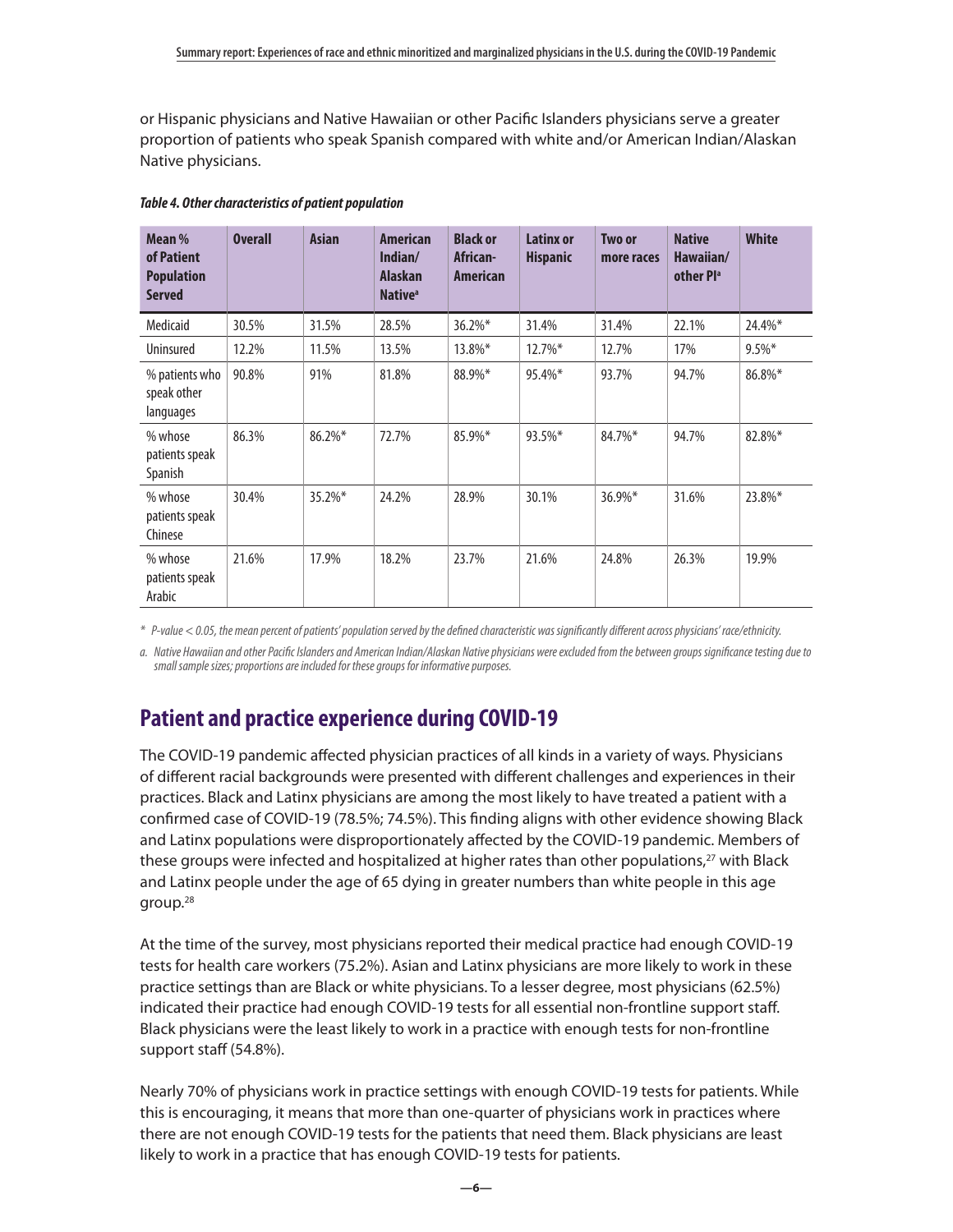In the early stages of the pandemic, lack of access to personal protective equipment (PPE) for frontline health care workers was a major concern. At the time of this survey, the majority of physicians reported having enough PPE for frontline health care workers (76.6%); however, fewer Black and Asian physicians worked in practices with enough PPE (71.1%; 75.2%). In addition, two-thirds of physicians reported there was enough PPE for essential non-frontline support staff (67.7%). (Figure 1)





*Q2.d: Please identify whether the following statements are true or false, based on the current conditions within your practice setting: In my practice, there are/is enough personal protective equipment for all frontline health care workers.*

*• Native Hawaiian or Pacific Islander (n=19): 13 true*

*• American Indian or Pacific Islander (n=33): 25 true*

Concerns about health care worker shortages are front and center as the COVID-19 pandemic increased the demand for health care workers, especially in geographical areas that have been impacted by large numbers of cases in short periods of time. At the time of this survey, more than 80% of physicians reported that in their practice there were enough health care providers to care for patients with COVID-19. Black physicians were least likely to work where there were enough health care providers to care for patients with COVID-19.

Although COVID-19 placed a large demand on hospitals and many medical practices, there was not a large concern among participants about having enough health care providers to care for non-COVID-19 patients. Nearly nine in 10 (88.2%) physicians report that their practice had enough health care providers to care for patients who *did not* have COVID-19. This was least likely, however, among Black physicians (84.4%).

Similarly, there was initial concern among hospitals that the demand for ICU space and ventilators would outpace the available supply. At the time of this survey, however, nearly nine out of 10 physicians reported their hospital had enough ventilators for all patients (86.9%), and 80% reported having enough ICU space (80.5%).

## **"The administration are far removed from the reality of what is actually happening on floors. Decisions are made without important stakeholders involvement. Lack of essential resources like staff, medication and PPE has been an issue even before Covid."**

*– Native Hawaiian and Pacific Islander, hospital-based resident physician (internal medicine)*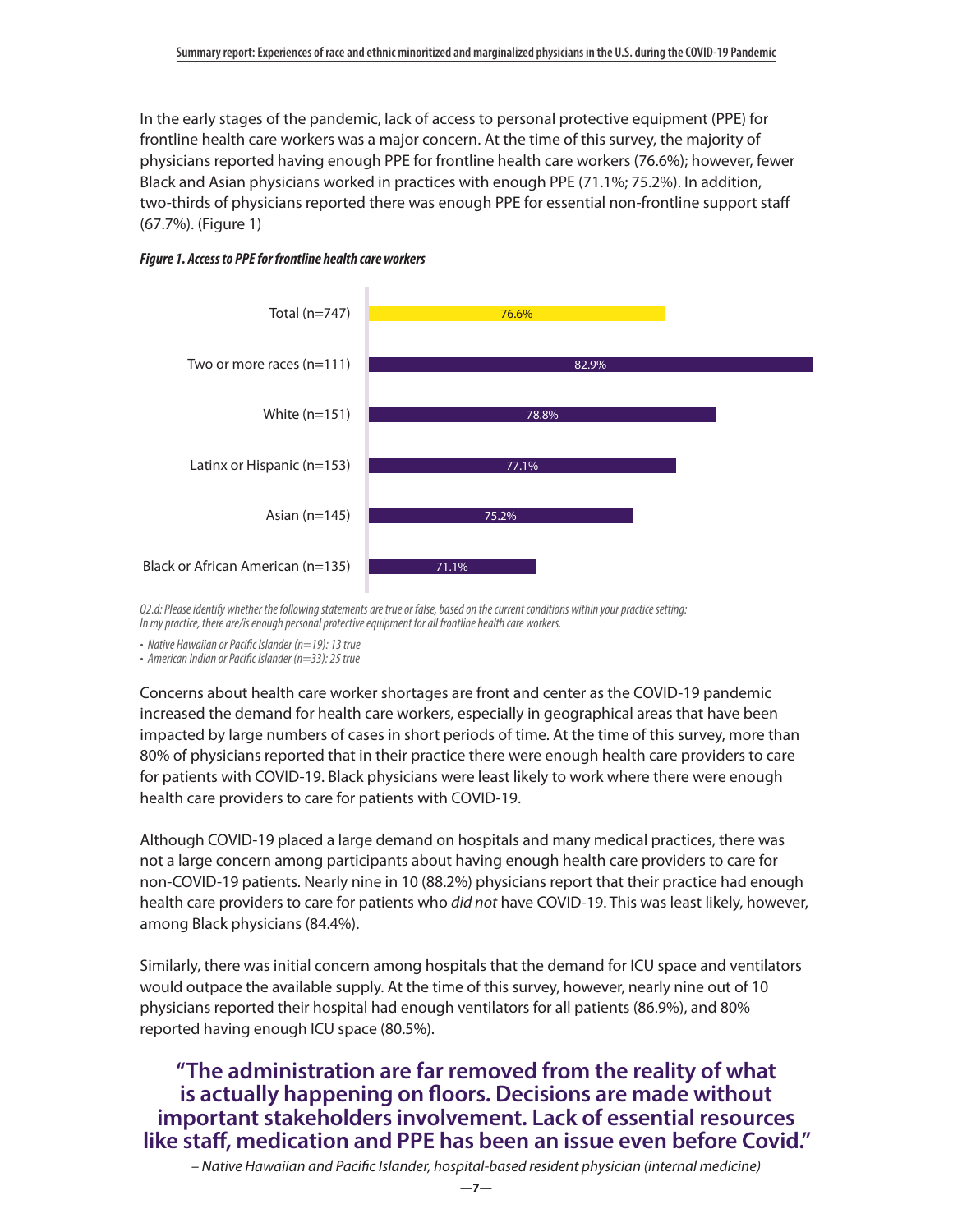Organizations of all types, from hospitals and health systems to small and independent medical practices, had to rapidly implement new processes and procedures for many aspects of patient care and practice. New guidelines to test and treat COVID-19 patients as well as to prevent further spread of the virus were provided, and although the majority of physicians, regardless of race or ethnicity, knew how and where to find this information, nearly one-third of physicians did not feel the guidelines were clear or that they knew how to implement them. Over half of the participants, regardless of race or ethnicity, reported that the guidelines were clear and they knew how to implement them.

# **Patient care during COVID-19 pandemic**

Twenty percent of physicians report that their patients' lack of financial resources hampers their ability to properly test for and treat COVID-19. This is least likely for white physicians. Lack of resources *within* the practice is more often reported to hamper physicians' ability to test for and treat COVID-19 than lack of patient financial resources. (Figure 2) This was most likely among Black and Latinx physicians (37.8%; 36.6%) and least likely among physicians who identify as two or more races (26.1%).

#### *Figure 2. Lack of resources in practice inhibit testing for and treating COVID-19*

were the least likely (53.7%).



*Question as displayed in survey: Please rate your level of agreement with the following statements: My ability to test for and treat COVID-19 is hampered by a lack of resources within my practice.* 

*• Native Hawaiian or Pacific Islander (n=19): 5 Strongly disagree, 3 Somewhat disagree, 5 Neither agree nor disagree, 4 Somewhat agree, 2 Strongly agree • American Indian or Alaska Native (n=33): 8 Strongly disagree, 6 Somewhat disagree, 8 Neither agree nor disagree, 7 Somewhat agree, 4 Strongly agree*

When patients face social and economic hardships such as low literacy, unemployment, and poor housing quality and availability, resources to support social needs (such as access to community programs and dedicated staff) are important in providing complete patient care. Only one in 10 physicians say that most or all patients who contend with the ability to get other social needs met during the COVID-19 pandemic. Over half of physicians (57.7%) report their practice has the resources to address patients' social needs. Physicians who identify as two or more races and Asian

physicians are most likely to experience this in their practice, (68.4%; 58.6%) and white physicians

Relatively few physicians (6.4%) reported that most or all of their patient population contend with the inability to pay for health care services and medications. However, Black (9.6%) and Asian (9.7%) physicians, as well as physicians who identify as two or more races (8.1%), are more likely to report most or all of their patients struggle with paying for health care services and medications.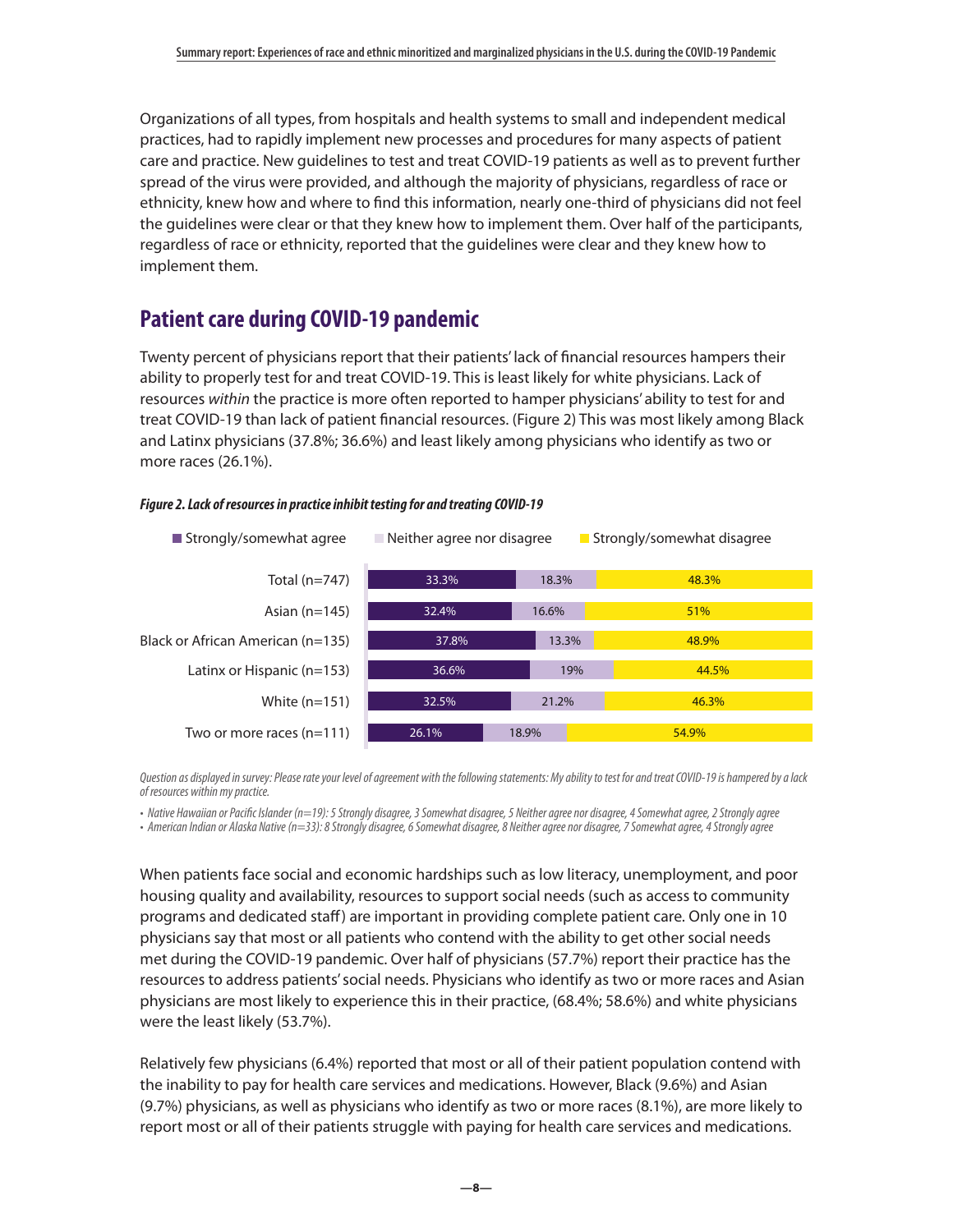Similarly, few physicians report that most or all of their patients struggle with getting medications (4%). More Black physicians (5.2%) and physicians who identify as two or more races (5.4%) report that most or all of their patients struggle with getting medications for other conditions than do white (1.3%), Asian (4.1%), and Latinx (3.3%) physicians.

A major concern for public health during the pandemic is that patients would not be able to get, or would delay, timely care for conditions other than COVID-19. One in 10 (10%) participants reported that most or all of their patients have limited ability to seek timely care for their other conditions, but more than half report that only a few or none of their patients have this challenge (54.2%).

### **"It has greatly impacted the Native population and they experience more barriers to access than normal due to distance and decreased time availability at clinics."**

*– Native American, multi-specialty group practice physician (internal medicine)*

Accessing relevant materials and information about their health care is important for all patients, regardless of race or nationality. For some non-English speaking patients, a lack of information about COVID-19 in their native language can be a barrier to obtaining appropriate health care. Asian physicians are most likely to report that most or all of their patients struggle with the ability to access materials or information in their native language (7.6%).

# **Physician experience during COVID-19**

The COVID-19 pandemic impacted many aspects of daily life and the practice of medicine for physicians and health care workers. Nearly 93% of physicians expressed concern about personal exposure to COVID-19, and more than 95% expressed concern about exposing their family, loved ones or household to COVID-19. Particularly, the pandemic's toll on the mental health of frontline health care workers was significant and remains a top concern for patients and physicians alike. One-third of physicians (34%) report that access to personalized mental health resources for physicians would improve their ability to sustain their well-being.

## **"Fear of infecting family members led some colleagues to move into motels. I chose to stay at home because I have a 2 year old. Fear of infecting family members was hard on me in March but as I got used to my decontamination regimen, I felt a bit better."**

*– Two or more races, hospital-based physician (internal medicine)*

The COVID-19 pandemic added multiple stressors for U.S. health care workers, who were already experiencing high levels of burnout, stress, anxiety and depression.<sup>11</sup> More than half of physicians (51.3%) reported they were stressed and one-quarter indicated they were beginning to experience burnout (25.7%). At the time of this study, 8.5% reported being very or completely burned out. There were not notable differences across the racial groups. Latinx, Asian, and Black physicians are more likely than physicians who identify of two or more races and white physicians to have known a physician who passed away from COVID-19 infection.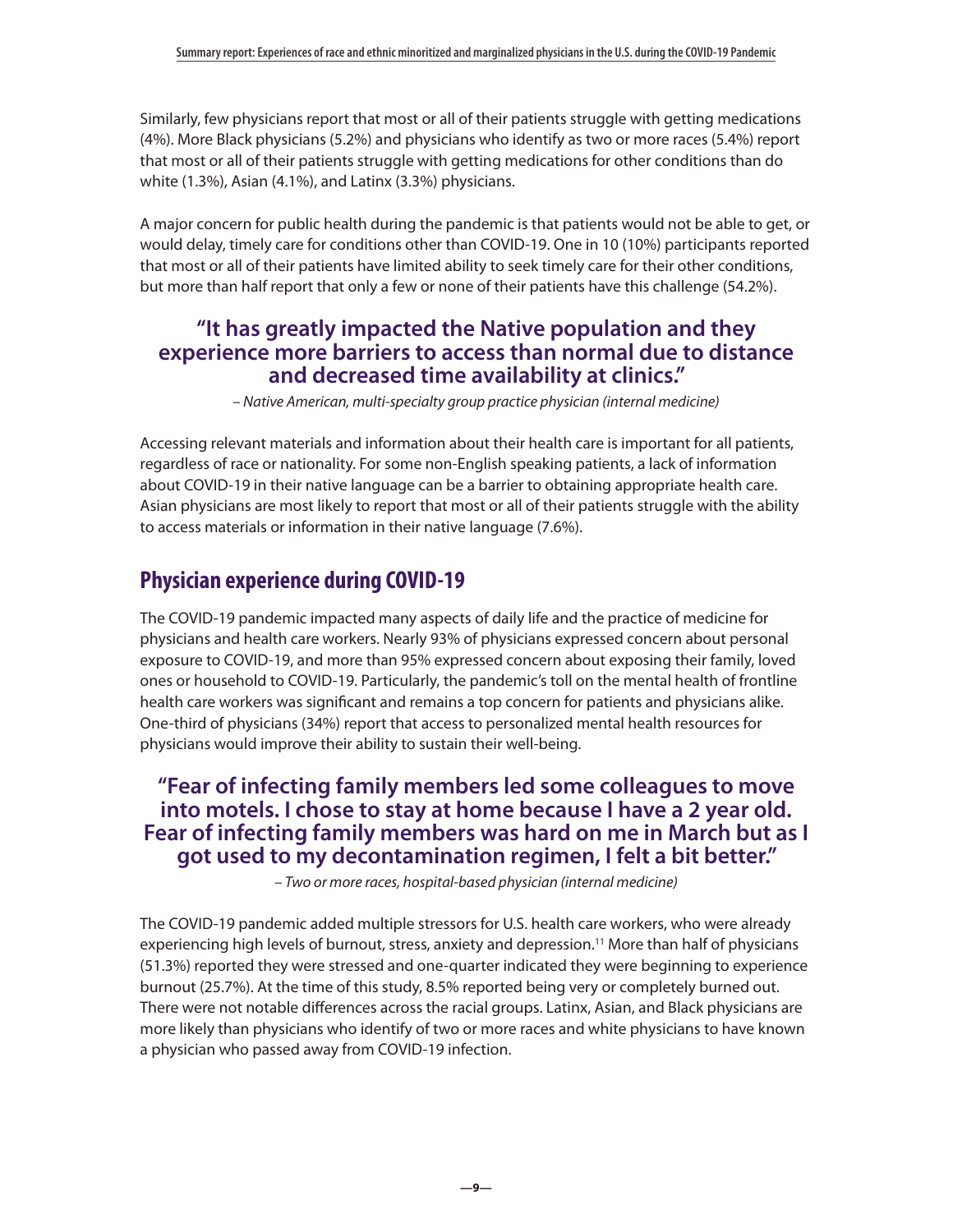In addition to stress and burnout, physicians report experiencing an onset or increase in anxiety due to the COVID-19 pandemic. Physicians who identify as two or more races and Black physicians report the highest rates of burnout onset or increase due to COVID-19 (45%; 37%). (Figure 3) Twothirds of physicians (65.3%) report an increase in anxiety due to COVID-19 impacts. One in five physicians report an onset or increase in depression due to the impact of COVID-19. Physicians who identify as two or more races, and white physicians, are the most likely to experience this onset or increase (31.5%; 20.5%). In addition to burnout, anxiety and depression, a small but significant percentage of physicians (1.7%) have experienced thoughts of taking their own life due to the impacts of COVID-19.





*Q9.d: Due to the impact of COVID-19, I have experienced an onset or increase in the following - Burnout.* 

*• Native Hawaiian or Pacific Islander (n=19): 10 true*

*• American Indian or Alaska Native (n=33): 11 true*

### **"We not only have the financial stress related to this pandemic but also the stress of exposure. Physicians strongly need support groups especially pertaining to mental health issues in this time of stress."**

*– Asian, single-specialty clinic-based physician (radiology)*

Two in five physicians report an onset or increase in work overload due to the impact of COVID-19. The increased demand on health care workers during the COVID-19 pandemic strained many workers' schedules, leaving many to worry about how to care for their own families. Three in 10 (29%) physicians reporting having concerns about childcare due to the impacts of COVID-19. Physicians who identify as two or more races and Asian physicians were more likely to experience an onset of these concerns (33.3%; 33.1%).

Encouragingly, more than two-thirds of physicians indicate that their professional values, particularly concerning the response to the COVID-19 pandemic, are aligned with those of their practice's administrative leaders. There were no significant differences between racial groups.

Access to resources and information about health equity can help improve patient care and help physicians implement improvements in their practices. Black, Asian, and Latinx physicians are more likely than white physicians to report that access to health equity tools that they can in fact implement would improve their practice (50.4%; 47.6%; 39.9% vs. 30.5%).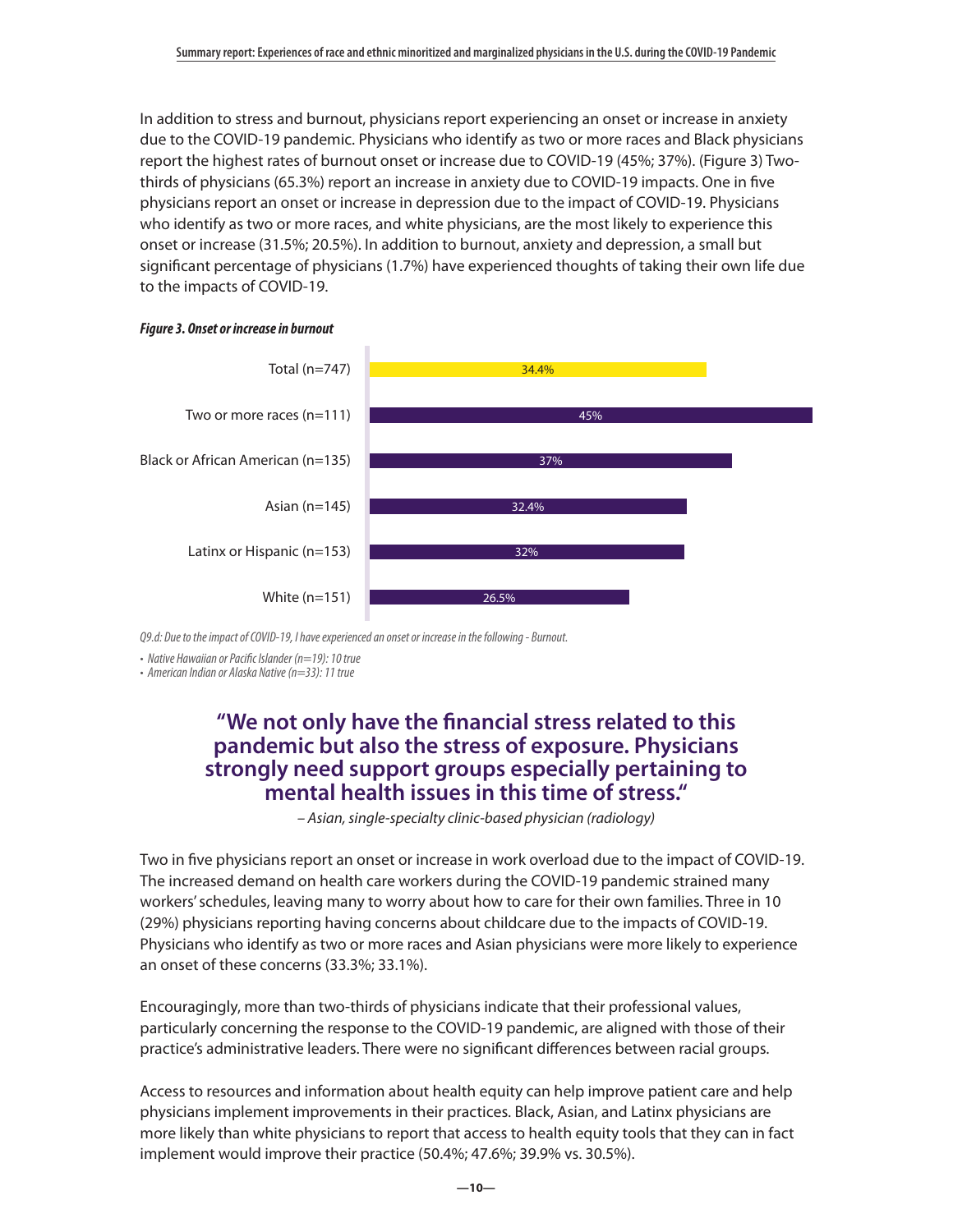# **Sustaining well-being**

Study participants were asked whether a series of items would improve their ability to sustain wellbeing. Just over half of all physicians report that access to financial resources for private practices and/or health centers would improve their ability to sustain their well-being. There were no significant differences across race/ethnicity.

### **"We need a lot more than we're getting in terms of support to mitigate burnout."**

*– Native American, hospital-based physician resident (internal medicine)*

Black physicians are the most likely to report that access to support and fellowship opportunities with physicians who are like them demographically would improve their ability to sustain wellbeing. This is also a common belief among Asian physicians, particularly compared to their Latinx and white counterparts. Two in five physicians think that access to community and local resources for patients impacted by COVID-19 crisis would improve their ability to sustain their well-being.

Black physicians (55.6%) are the most likely to report that access to advocacy opportunities to confront health inequities related to the COVID-19 crisis would improve their ability to sustain their well-being. A greater proportion of Asian physicians (44.8%) and physicians who identify as two or more races (40.5%) hold this belief when compared to white physicians (29.1%).

## **Experiences of racially and ethnic minoritized and marginalized physicians**

## **"This pandemic is exacerbating deeply seated inequities rampant throughout our health care system and bearing witness to such, day in and day out, inflicts moral injury on healthcare workers every day."**

*– Asian, Federally Qualified Health Center-based physician (family medicine)*

The intent of this study is to gain a better understanding of the barriers, supports, and personal experiences of racially and ethnic marginalized and minoritized physicians during the COVID-19 pandemic. The majority of physicians surveyed (82.3%) agreed that in the U.S. the COVID-19 pandemic has highlighted deep-seated inequities in the health care system. Black and Asian physicians are the most likely to agree with this sentiment (93.3%; 87.6%).

Discrimination is sometimes a part of the experiences minoritized and marginalized physicians have in their workplace. Although the majority (85.3%) of physicians report they are never or rarely treated with less dignity and respect by *colleagues* due to their race/ethnicity, Black physicians are the most likely to report that they are sometimes treated with less dignity and respect due to their race/ethnicity (20%). The survey showed no notable differences among racial/ethnic groups in reports of frequent disrespectful treatment by colleagues.

One in five (20.5%) reported they are sometimes or more frequently treated with less dignity and respect by their *patients* because of their race/ethnicity. Black physicians are among the most likely to report this experience (28.2%). More than one in 10 physicians of racial/ethnic minoritized/ marginalized backgrounds indicated that racial/ethnic jokes or harassment are directed to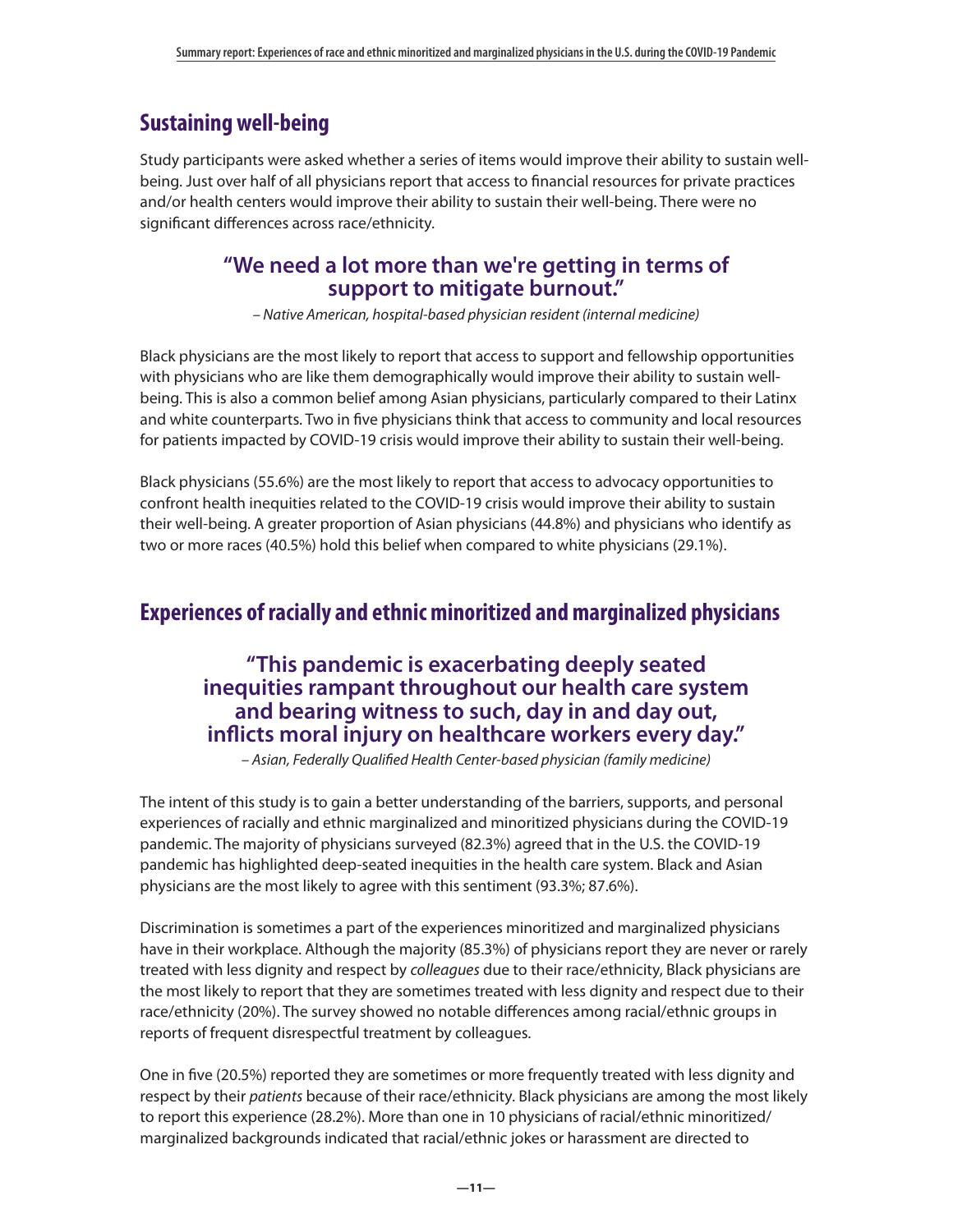them at work sometimes or more frequently (12.4%). Nearly one in 10 (9.1%) of all physicians of minoritized/marginalized racial/ethnic identities indicated that they are sometimes or more frequently called insulting names related to their race, ethnicity or skin color at work.

Black physicians are the most likely to indicate that, sometimes or more frequently, their opinions are not considered because of their race or ethnicity (23%) compared to Asians (12.5%), Latinx or Hispanic (14.4%), or physicians who identify as two or more races (14.4%).

## **Changes in experiences with interpersonal racism since the onset of COVID-19**

Since the onset of COVID-19, some physicians have experienced an increase in being treated with less dignity and respect *by their colleagues* because of their race/ethnicity. Black physicians are the most likely to report an increase in this experience (22.9%). Nearly one in five physicians of racially/ethnically minoritized/marginalized backgrounds report an increase in experiences of being treated with less dignity and respect *by their patients* due to their race since the onset of COVID-19 (18.1%). (Figure 4)

#### *Figure 4. Treatment with less dignity or respect by patients*



*Q13.b: How often do you experience the following: I'm treated with less dignity and respect by my patients because of my race or ethnicity.* 

*• Native Hawaiian or Pacific Islander (n=19): 5 Never, 8 Rarely, 5 Sometimes, 1 Fairly often, 0 Very often*

*• American Indian or Alaska Native (n=33): 15 Never, 14 Rarely, 3 Sometimes, 1 Fairly often, 0 Very often*

More than one in 10 (11%) racially/ethnically minoritized/marginalized physicians reported an increase in racial/ethnic jokes or harassment directed toward them at work since the onset of COVID-19. There were no notable variations by race/ethnicity.

Since the onset of COVID-19, Black physicians are the most likely to experience an increase in their opinions not being considered because of their race or ethnicity (22.2% vs. 12.4% Asian; 11.2% Latinx/Hispanic; 12.6% Two or more races). In addition, nearly one in 10 (9.7%) physicians of racially/ethnically minoritized/marginalized backgrounds report an increase in being called insulting names related to their race, ethnicity or skin color at work.

## **Practice sustainability**

Three in five physicians (59.6%) have lost confidence in the financial sustainability of their practice since the start of the COVID-19 pandemic. However, Latinx physicians are less likely than most others to report a drop in confidence (49.7% vs. 65.8% Two or more races; 65.6% white; 55.6% Black; 59.3% Asian).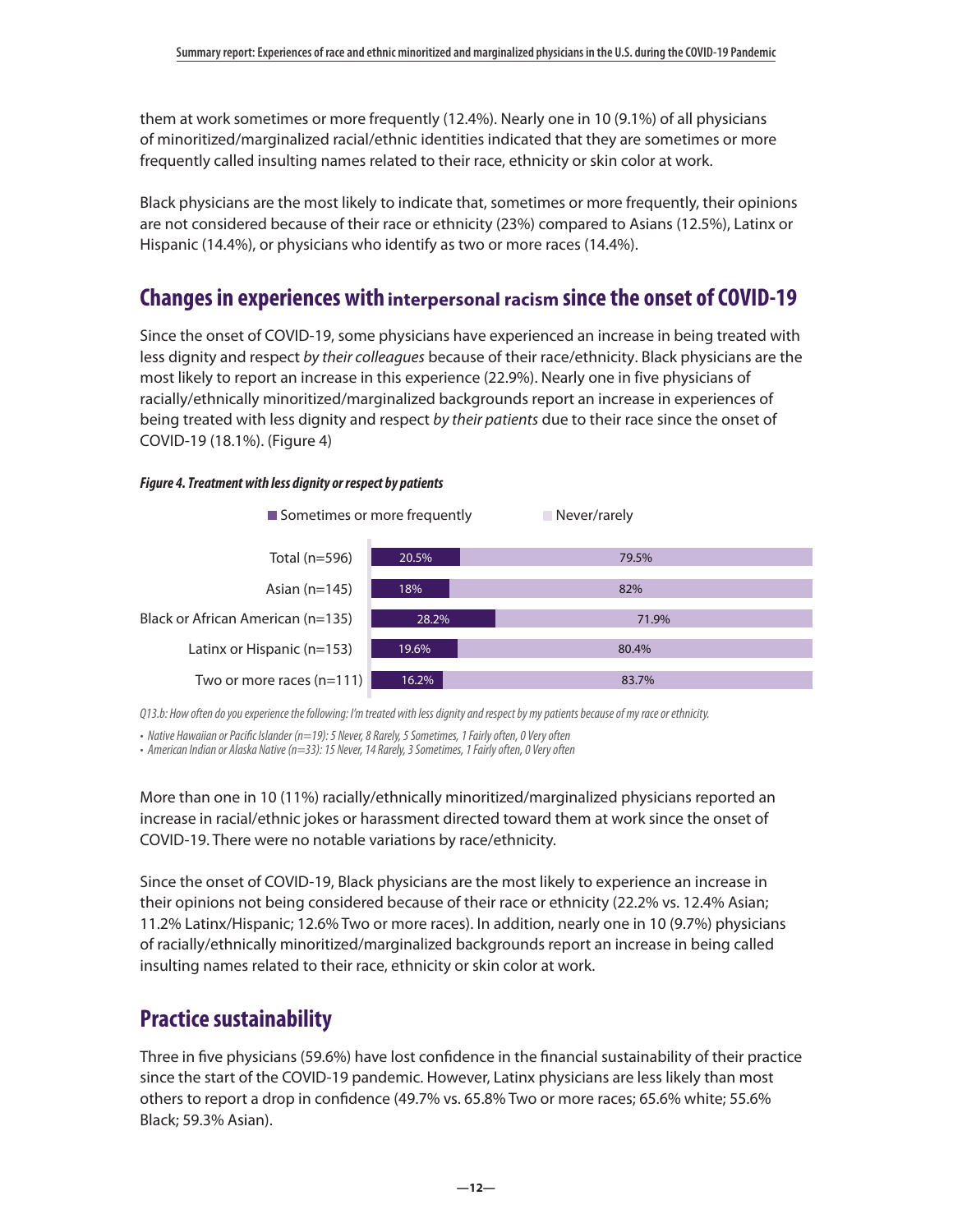<span id="page-12-0"></span>During the COVID-19 pandemic there were numerous federal, state and local programs established to offer financial assistance to businesses, including health care practices. At the time of the survey, the majority of the physicians surveyed had applied for emergency federal, state or local funds (72.6%).

Among private practice physicians who sought federal funding, the SBA Paycheck Protection Program was the program with the highest application rate (85.9%). The vast majority of those who applied to this program were successful. Nearly 50% of physicians who sought federal funding applied for assistance from the CARES Act Provider Relief Fund (49.4%) and almost one-third applied for the Medicare Accelerated and Advanced Payment Program (31.1%) and the Emergency Economic Injury Disaster Loan Emergency Advance program (27.5%).

# **Telehealth during the COVID-19 pandemic**

The onset of the COVID-19 pandemic drastically increased the demand for telehealth services. In the first quarter of 2020 the number of telehealth visits increased by 50% over the first quarter of 2019.<sup>29</sup> Four out of five (80.2%) of the physicians in this study reported using telehealth to conduct patient care. (Figure 5)





Although sentiments about telehealth varied among participants, most found the expanded use of telehealth to be beneficial to their patients and practice.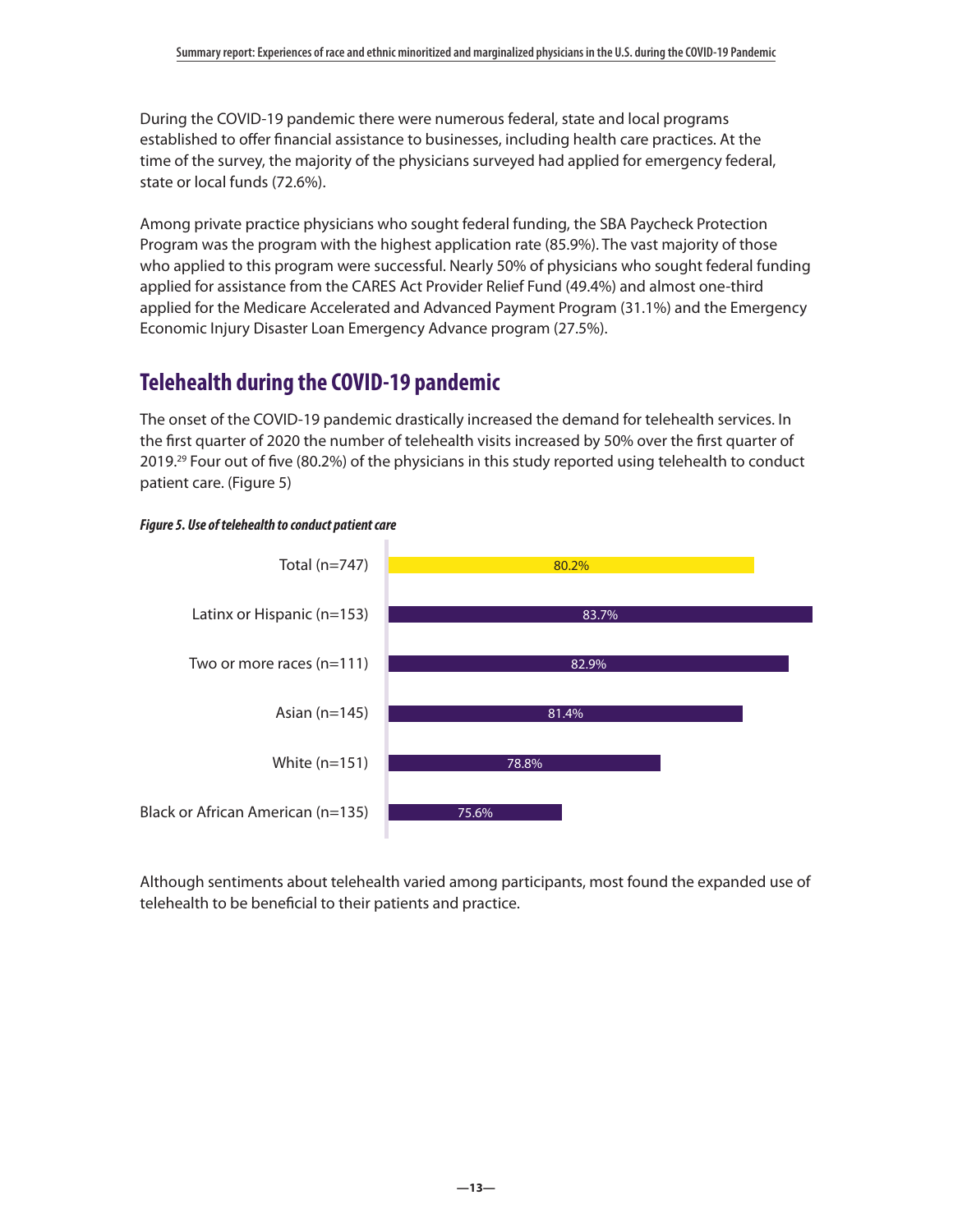### **"Expanding telemedicine has provided a significant benefit to my patients."**

*– Hispanic or Latinx, HMO or managed care organization physician (family medicine)*

#### **"[There is] increased burnout due to the lack of support staff and increased burden on the physician doing telemedicine during this time."**

*– Asian, hospital-based physician (neurology)*

### **"Telehealth services must be improved and defined for greater use in general not just a pandemic."**

*– Black or African American, single-specialty group practice physician (pediatrics)*

### **"It has proven to be invaluable during this time, but also shown it will be useful in the future."**

*– Hispanic or Latinx, multi-specialty group practice physician (pediatrics)*

#### **"Telemedicine has been a positive addition to patient care. I hope it is here to stay with reimbursement that will allow practices to last."**

*– Black or African American, solo practice physician (gastroenterology)*

# **Challenges using telehealth**

Telehealth implementation presented challenges for some practices. Physicians were asked to identify a variety of challenges including communication, privacy, regulatory policies, pay parity and connectivity. More than one in 10 physicians who use telehealth experience challenges using real-time audio and telephone communications (13.2%). HIPAA-compliant telehealth platforms are important to providing secure remote patient care, but more than one in 10 physicians who use telehealth report a lack of access to HIPAA-compliant telehealth platform providers (12.4%).

Since telehealth was new to many physicians at the onset of COVID-19, navigating state regulations and telehealth policies was challenging for many. One-third (32.1%) of physicians who use telehealth experienced a lack of clarity in state policies and regulations regarding topics such as physical location of the provider, type of health encounter, billing/coding, and the Federal Tort Claims Act (FTCA) regulations.

During telehealth visits, connectivity issues using real-time audio-video communications was experienced by three in five physicians. Problems with connectivity issues was least common among Black (58.8%) and Latinx (58.6%) physicians (vs. 66.3% Two or more races; 63.9% white; 60.2% Asian). In addition, more than one-third of physicians who use telehealth report experiencing lack of technical support to troubleshoot problems (33.7%). This issue is more common among white physicians (41.2%), compared to Latinx (28.9%) and Black physicians (28.4%).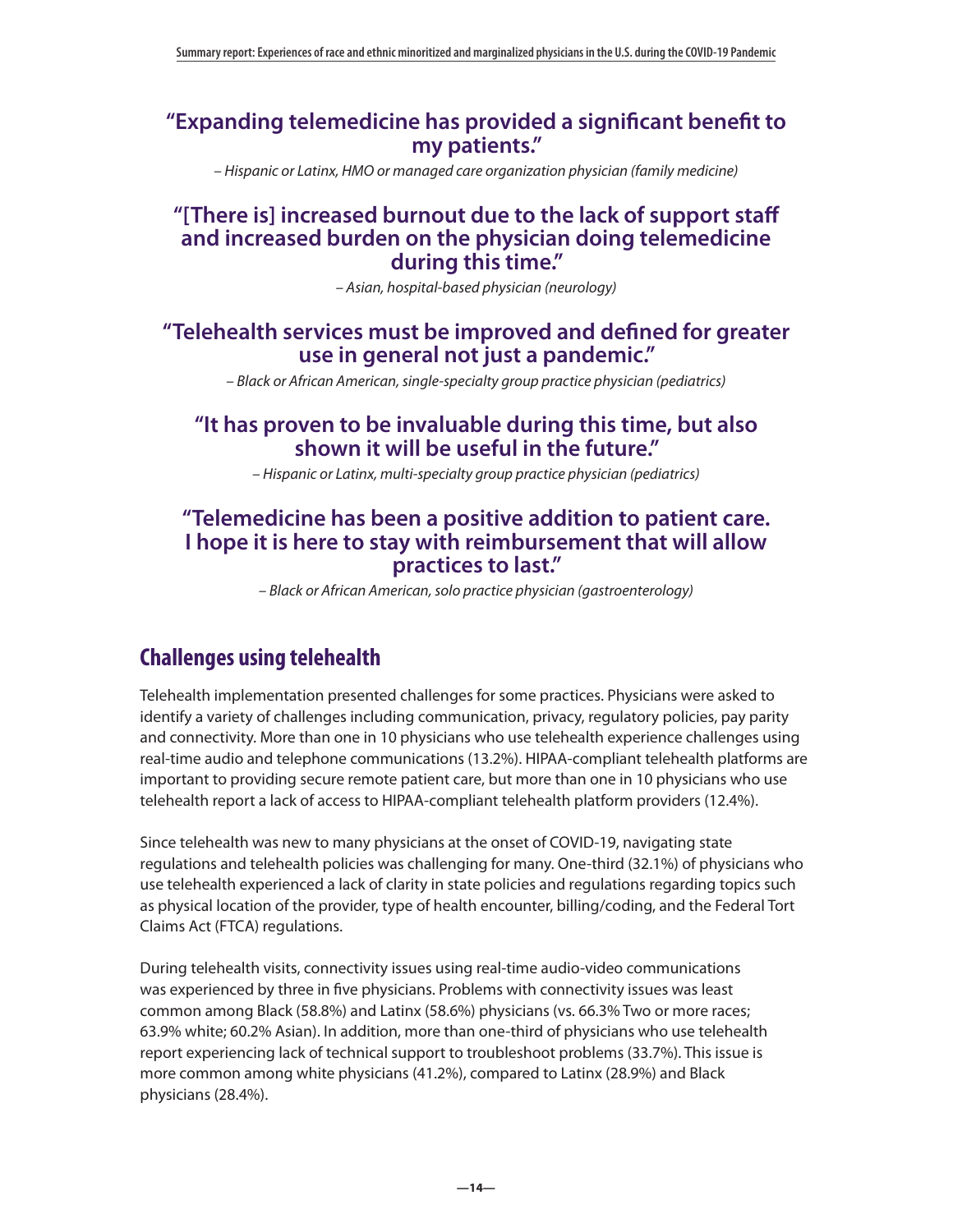More than one in five physicians who use telehealth experience a lack of workflows and policies to implement telehealth in their private practice (23%). This issue is least common among Latinx physicians (11.7%). Nearly 40% of physicians who use telehealth reported experiencing lack of parity in payments for telehealth options that work for their patient population.

## **"Wish we had clearer guidelines … on workflow, distancing, legality, best practices, etc. We've had to create our own policies and rules somewhat blindly."**

*– Asian, solo practice-based physician (family medicine)*

## **"One of the hardest things to deal with has been the CONSTANT change—in terms of clinic policies, telehealth, telehealth billing/coding, new medical knowledge regarding COVID-19, hospital rules/policies, changes with state policies regarding Covid."**

*– Asian, Federally Qualified Health Center-based physician (family medicine)*

### **"Trying to provide comprehensive care during the pandemic has been challenging. Implementing telehealth was a trial and error process."**

*– Black or African American, hospital-based resident physician (obstetrics and gynecology)*

More than one-third of physicians who use telehealth experience linguistic barriers with patients who speak a primary language other than English (34.4%). This issue is least common among Latinx physicians (23.4%).

More than two-thirds of physicians (67.9%) who use telehealth report patients' lack of ability, knowledge or resources to receive care via telehealth as a barrier. This issue is particularly common among physicians who identify as two or more races (73.9%) and Black physicians (73.5%).

## **"[COVID-19] has been an eye-opening experience, exposing breaks in the system and a lack of technology available to patients [creating unequal] telehealth capabilities."**

*– Black or African American, single-specialty group practice-based physician (nephrology)*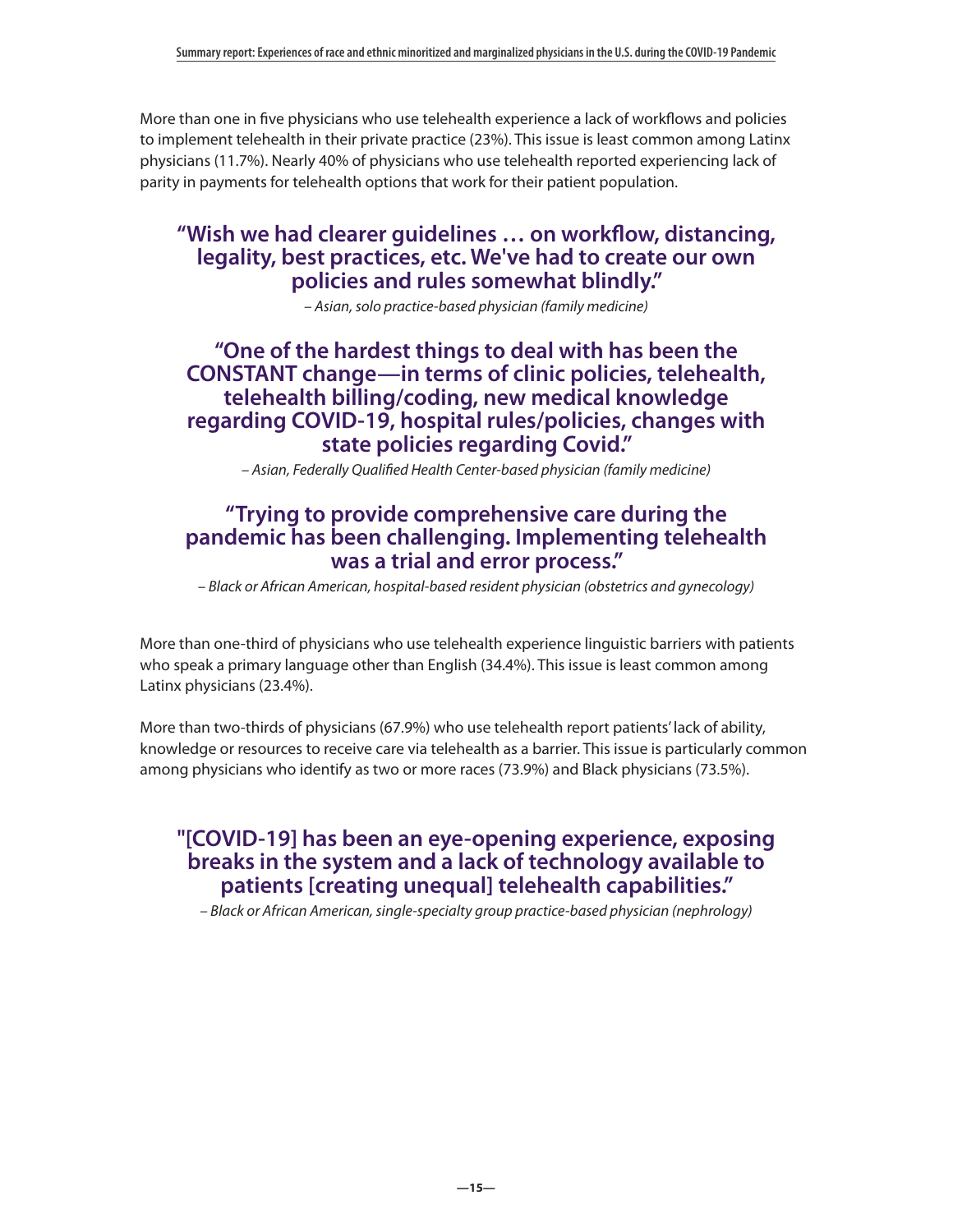## **Conclusion**

**"This has been a very stressful time, for many reasons. It has been difficult to balance the need to provide care for our patients and the need to care for ourselves, and the safety of our loved ones. With isolation, most of our usual support mechanisms have been lost. The focus has been completely shifted to our work and our patients, which has also been difficult with an illness that is not completely understood yet."** 

*– Asian, hospital-based physician (pediatrics)*

Findings from the survey illuminate the scope and particularities of racially and ethnic minoritized and marginalized physicians at the start of the COVID-19 pandemic. Over a year into the pandemic, the landscape of the crisis has changed in notable ways—vaccines are now available, some gaps in public health infrastructure have been addressed, infection rates are lower, and medical settings are no longer as overwhelmed as they initially were. It is important, however, to heed the valuable lessons of the not-so-distant past. The survey findings, if understood as a snapshot of the early days of the pandemic, highlight the several ways in which physician experiences are impacted during times of public health crises, and how these changes oftentimes disproportionally affect minoritized and marginalized physicians. The following themes emerged as characteristic of these shifts in physician experiences:

- The pandemic has exacerbated existing health inequities, particularly observed by Black and Asian physicians.
- For Black physicians the COVID-19 pandemic drove an increase in discriminatory treatment from colleagues or patients.
- Physician burnout remains a primary concern for all physicians, and there is an observed increase in the onset of anxiety, depression and increased work burden due to COVID-19.
- The threat of COVID-19 exposure or exposing one's family or household to COVID-19 was an ongoing concern for most physicians in the beginning of the pandemic.
- Many physicians lost confidence in the financial sustainability of their practices, despite many having received financial support from the government and the increased use of telehealth solutions for delivering patient care.
- The exponential growth of telehealth has been a positive development of the pandemic, but it came with many challenges that physician practices had to navigate along with uncertainty in policy and procedural changes.

#### **Strengths and limitations of this study**

- This study is one of the few to focus on the experiences of minoritized physicians of color amidst COVID-19.
- This study did not include a representative sampling approach and included physicians that had already agreed to participate in the Medscape Physician Panel Survey.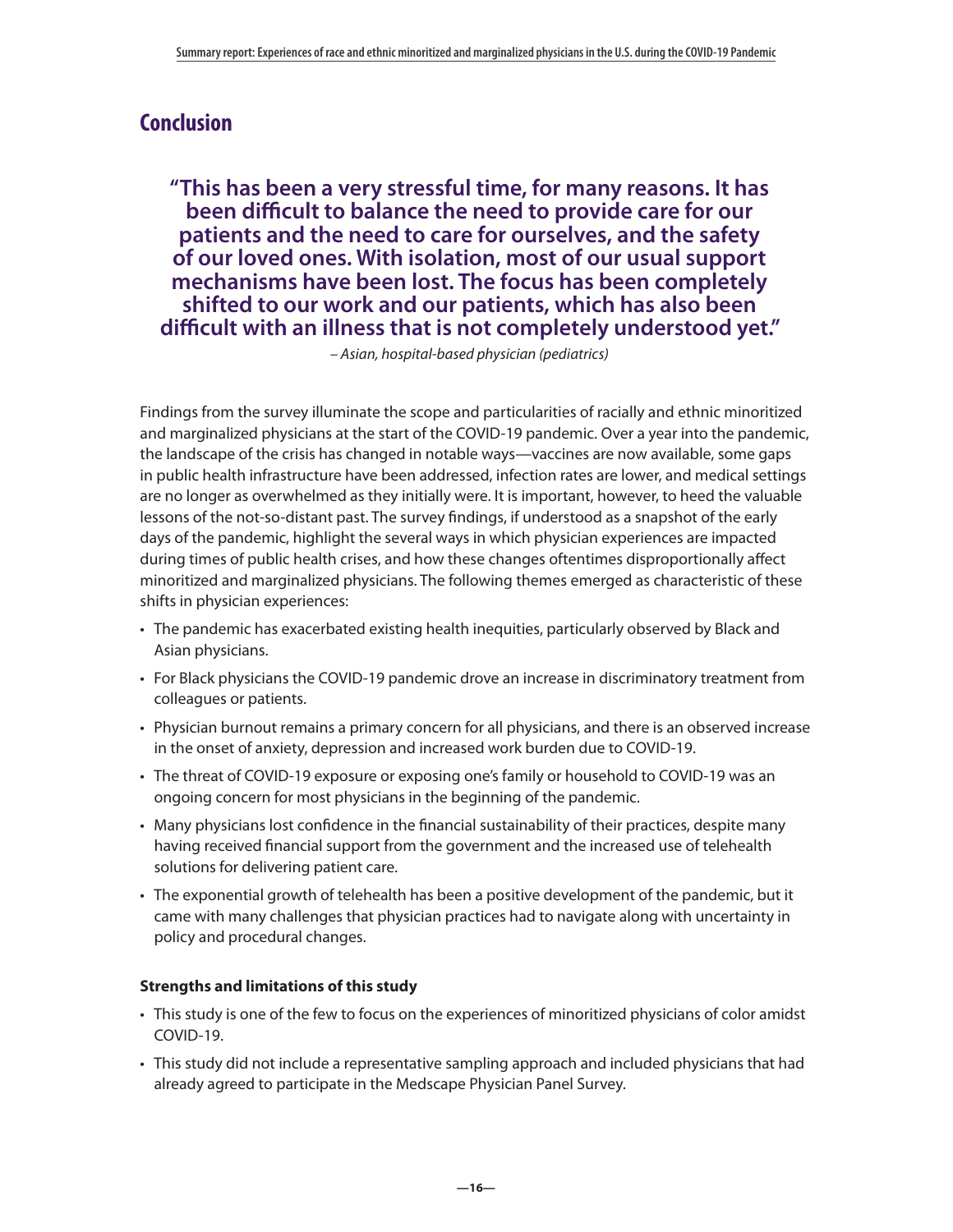- Experiences amidst COVID-19 varied throughout the cycles of the pandemic. These insights reflect early experiences when COVID-19 was emerging in the U.S. and provide only a snapshot, rather than represent the ongoing experiences of physicians during this time.
- Experiences of burnout, racism and discrimination, and support are subjective and susceptible to varying interpretations.

The COVID-19 pandemic laid bare the instability and unpreparedness of our health care and public health infrastructure, and, in turn, the unique toll this took on physicians and other health care workers. Success of our late- and post-pandemic rebuilding, as well as our preparation for future public health crises, will depend largely on our ability to harness the lessons learned from the past year. Through COVID-19 and beyond, physicians and other health care workers will continue to need strong support from organized medicine. And among many other areas, this support will need to account for the many ways such crises manifest in the day-to-day realities of physicians from racial discrimination and burnout to concerns about practice sustainability and navigating new technology.

As the pandemic continues, and into its aftermath, the American Medical Association will continue to be a trusted advocate and source of research, education and resources in support of all physicians. Given the differential experiences of minoritized and marginalized physicians, an intentional and targeted centering of equity in all efforts is crucial if we are to ensure that the health care system emerges stronger and more prepared than before the pandemic.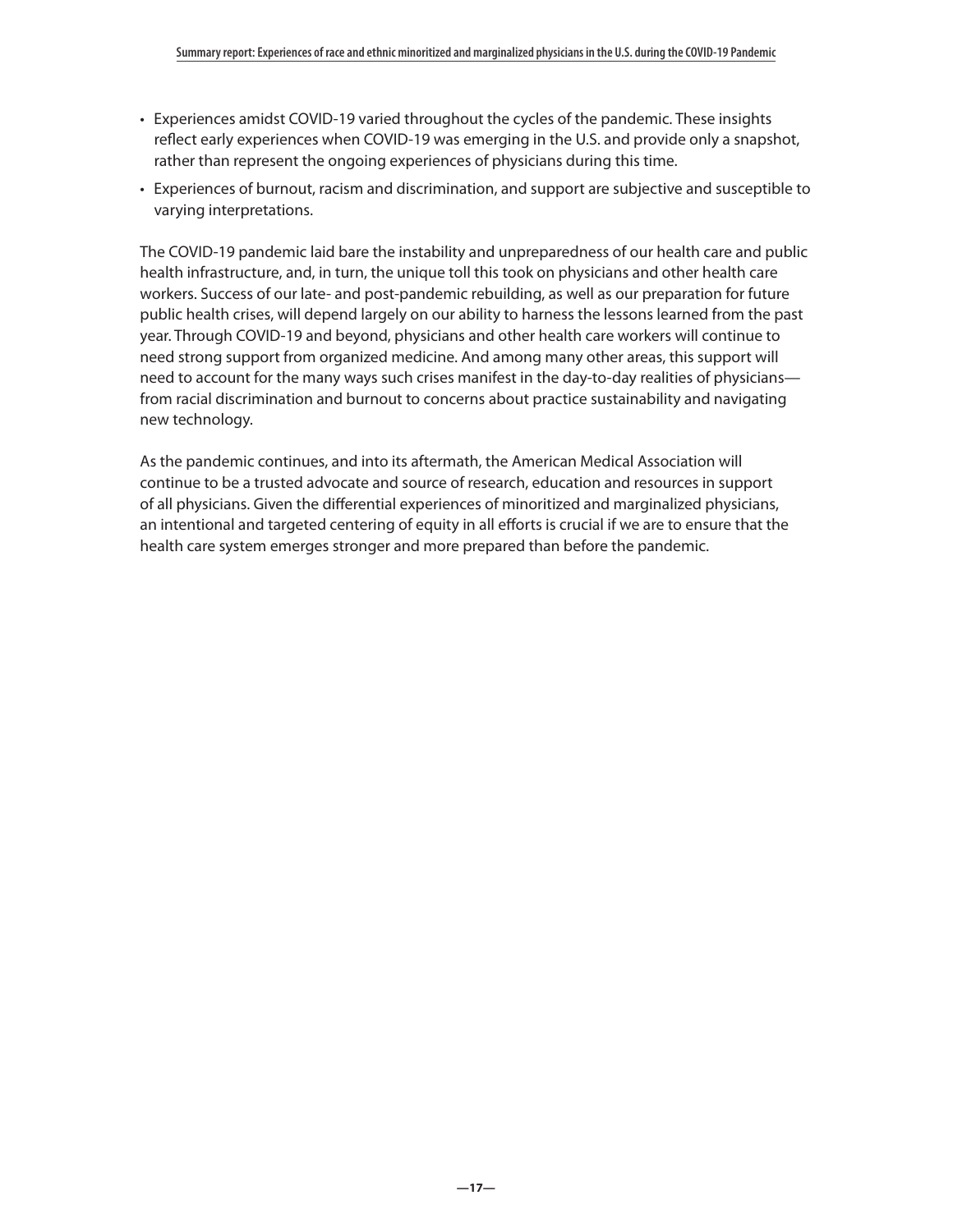# <span id="page-17-0"></span>**Endnotes**

- 1. Xierali IM, Castillo-Page L, Zhang K, Gampfer KR, Nivet MA. AM Last Page: The Urgency of Physician Workforce Diversity. *Acad Med*. 2014;89(8):1192. doi:10.1097/ ACM.0000000000000375
- [2](#page-0-0). Xierali IM, Nivet MA. The Racial and Ethnic Composition and Distribution of Primary Care *Physicians. J Health Care Poor Under served*. 2018;29(1):556-570. doi:10.1353/hpu.2018.0036
- [3](#page-1-0). Paradies Y. A systematic review of empirical research on self-reported racism and health. *Int J Epidemiol*. 2006;35(4):888-901. doi:10.1093/ije/dyl056
- [4](#page-1-0). Jones CP. Confronting Institutionalized Racism. *Phylon 1960-*. 2002;50(1/2):7. doi:10.2307/4149999
- [5](#page-1-0). Harrell CJP, Burford TI, Cage BN, et al. MULTIPLE PATHWAYS LINKING RACISM TO HEALTH OUTCOMES. *Bois Rev Soc Sci Res Race*. 2011;8(1):143-157. doi:10.1017/S1742058X11000178
- [6](#page-1-0). Serafini K, Coyer C, Brown Speights J, et al. Racism as Experienced by Physicians of Color in the Health Care Setting. *Fam Med*. 2020;52(4):282-287. doi:10.22454/FamMed.2020.384384
- [7](#page-1-0). Nunez-Smith M, Pilgrim N, Wynia M, et al. Health Care Workplace Discrimination and Physician Turnover. *J Natl Med Assoc*. 2009;101(12):1274-1282. doi:10.1016/S0027-9684(15)31139-1
- [8](#page-1-0). Lawrence JA, Davis BA, Corbette T, Hill EV, Williams DR, Reede JY. Racial/Ethnic Differences in Burnout: a Systematic Review. *J Racial Ethn Health Disparities*. Published online January 11, 2021. doi:10.1007/s40615-020-00950-0
- [9](#page-1-0). Cantor JC, Mouzon DM. Are Hispanic, Black, and Asian Physicians Truly Less Burned Out Than White Physicians?: Individual and Institutional Considerations. *JAMA Netw Open*. 2020;3(8):e2013099. doi:10.1001/jamanetworkopen.2020.13099
- [10.](#page-1-0) Garcia LC, Shanafelt TD, West CP, et al. Burnout, Depression, Career Satisfaction, and Work-Life Integration by Physician Race/Ethnicity. *JAMA Netw Open*. 2020;3(8):e2012762. doi:10.1001/ jamanetworkopen.2020.12762
- [11.](#page-1-0) Shanafelt TD, West CP, Sinsky C, et al. Changes in Burnout and Satisfaction With Work-Life Integration in Physicians and the General US Working Population Between 2011 and 2017. *Mayo Clin Proc*. 2019;94(9):1681-1694. doi:10.1016/j.mayocp.2018.10.023
- [12.](#page-1-0) Salyers MP, Bonfils KA, Luther L, et al. The Relationship Between Professional Burnout and Quality and Safety in Healthcare: A Meta-Analysis. *J Gen Intern Med*. 2017;32(4):475-482. doi:10.1007/s11606-016-3886-9
- [13.](#page-1-0) Anagnostopoulos F, Liolios E, Persefonis G, Slater J, Kafetsios K, Niakas D. Physician Burnout and Patient Satisfaction with Consultation in Primary Health Care Settings: Evidence of Relationships from a one-with-many Design. *J Clin Psychol Med Settings*. 2012;19(4):401-410. doi:10.1007/s10880-011-9278-8
- [14.](#page-1-0) Tawfik DS, Profit J, Morgenthaler TI, et al. Physician Burnout, Well-being, and Work Unit Safety Grades in Relationship to Reported Medical Errors. *Mayo Clin Proc*. 2018;93(11):1571-1580. doi:10.1016/j.mayocp.2018.05.014
- [15.](#page-1-0) Sermo. COVID-19 HCP Sentiment Survey Part 1: Physician Engagement with Patients and Remote/Telehealth Experiences. Presented at the: April 2020. Accessed June 21, 2021. https:// www.sermo.com/business/hcp-sentiment-study-series/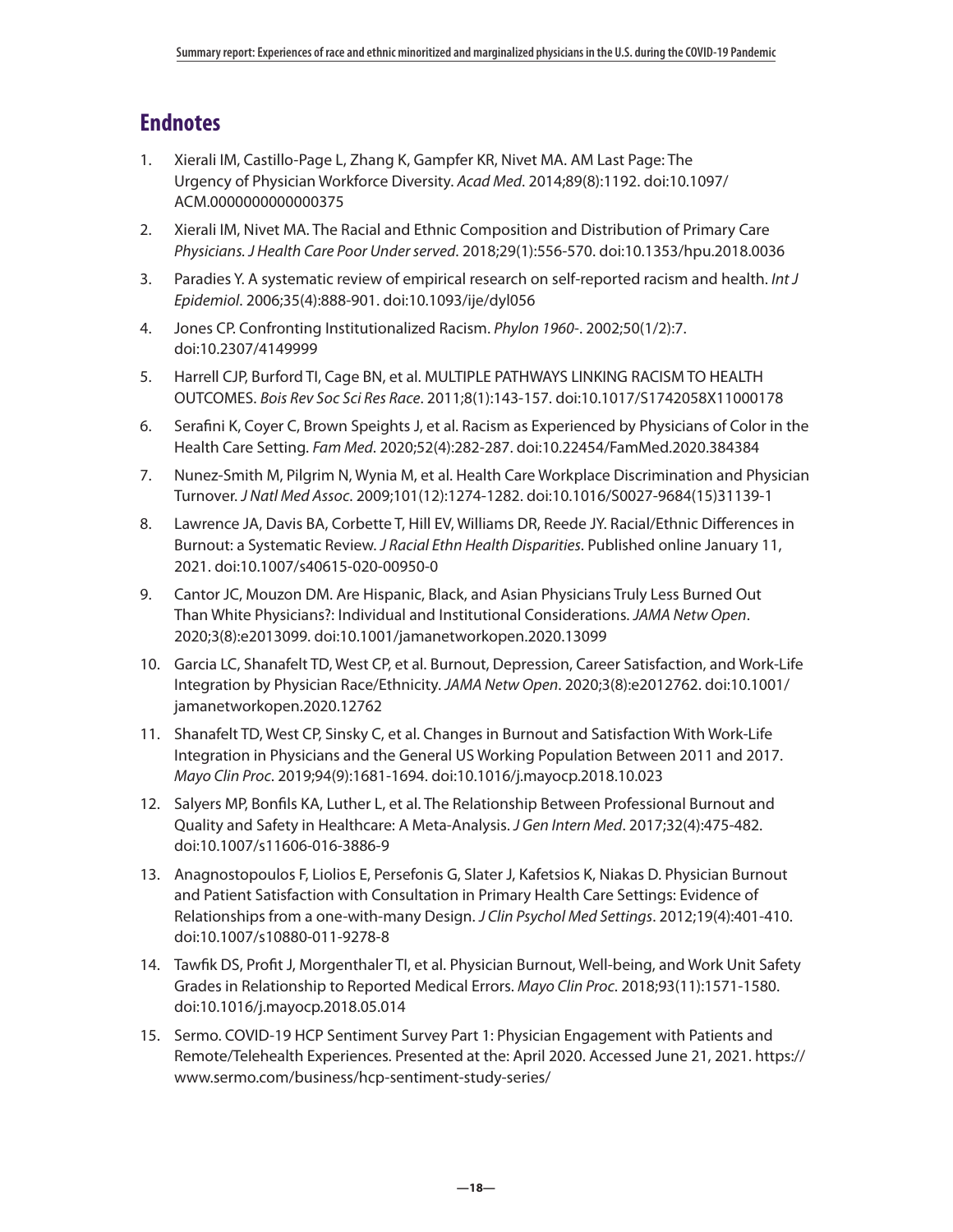- <span id="page-18-0"></span>[16.](#page-2-0) De Marchis E, Knox M, Hessler D, et al. Physician Burnout and Higher Clinic Capacity to Address Patients' Social Needs. *J Am Board Fam Med*. 2019;32(1):69-78. doi:10.3122/ jabfm.2019.01.180104
- [17.](#page-2-0) Olayiwola JN, Willard-Grace R, Dubé K, et al. Higher Perceived Clinic Capacity to Address Patients' Social Needs Associated with Lower Burnout in Primary Care Providers. *J Health Care Poor Under served*. 2018;29(1):415-429. doi:10.1353/hpu.2018.0028
- [18.](#page-2-0) Hayashi AS, Selia E, McDonnell K. Stress and provider retention in under served communities. *J Health Care Poor Under served*. 2009;20(3):597-604. doi:10.1353/hpu.0.0163
- [19.](#page-2-0) Reyes C, Husain N, Gutowski C, St. Claire S, Pratt G. Chicago's coronavirus disparity: black Chicagoans are dying at nearly six times the rate of white residents, data show. *Chicago Tribune*. https://www.chicagotribune.com/coronavirus/ct-coronavirus-chicago-coronavirusdeaths-demographics-lightfoot-20200406-77nlylhiavgjzb2wa4ckivh7mu-story.html 15. Published April 7, 2020.
- [20.](#page-2-0) Deslatte M. Louisiana data: virus hits blacks, people with hypertension. *US News and World Report*. https://www.usnews.com/news/best-states/louisiana/articles/2020-04-07/louisianadata-virus-hits-blacks-people-with-hypertension 16. Published April 7, 2020.
- [21.](#page-2-0) New York State Department of Health. COVID-19 fatalities.https://covid19tracker.health. ny.gov/views/NYS-COVID19-Tracker/NYSDOHCOVID-19Tracker-Fatalities?%3Aembed=yes&%3 Atoolbar=no&%3Atabs=n.
- [22.](#page-2-0) Thebault R, Ba Tran A, Williams V. The coronavirus is infecting and killing black Americans at an alarmingly high rate. *Washington Post*. https://www.washingtonpost.com/nation/2020/04/07/ coronavirus-is-infecting-killing-black-americans-an-alarmingly-high-rate-post-analysisshows/. Published April 7, 2020.
- [23.](#page-2-0) Dewa C, Loong D, Bonato S, Thanh N, Jacobs P. How does burnout affect physician productivity? A systematic literature review. *BMC Health Serv Res*. Published online 2014. doi:10.1186/1472-6963-14-325
- [24.](#page-2-0) Ahola K, Hakanen J, Perhoniemi R, Mutanen P. Relationship between burnout and depressive symptoms: A study using the person-centred approach. *Burn Res*. 2014;1(1):29-37. doi:10.1016/j.burn.2014.03.003
- [25.](#page-2-0) Shanafelt TD, Mungo M, Schmitgen J, et al. Longitudinal Study Evaluating the Association Between Physician Burnout and Changes in Professional Work Effort. *Mayo Clin Proc*. 2016;91(4):422-431. doi:10.1016/j.mayocp.2016.02.001
- [26.](#page-2-0) Rabatin J, Williams E, Baier Manwell L, Schwartz MD, Brown RL, Linzer M. Predictors and Outcomes of Burnout in Primary Care Physicians. *J Prim Care Community Health*. 2016;7(1):41- 43. doi:10.1177/2150131915607799
- [27.](#page-5-0) SAMHSA. Double Jeopardy: COVID-19 and Behavioral Health Disparities for Black and Latino Communities in the U.S. https://www.samhsa.gov/sites/default/files/covid19-behavioralhealth-disparities-black-latino-communities.pdf
- [28.](#page-5-0) Cooney E. In another Covid-19 disparity, Black and Hispanic Americans are dying at younger ages than white Americans. *STAT*. https://www.statnews.com/2020/07/10/covid-19-disparityblack-hispanic-americans-deaths-under-65/. Published July 10, 2020.
- [29.](#page-12-0) Koonin LM, Hoots B, Tsang CA, et al. Trends in the Use of Telehealth During the Emergence of the COVID-19 Pandemic — United States, January–March 2020. *MMWR Morb Mortal Wkly Rep*. 2020;69(43):1595-1599. doi:10.15585/mmwr.mm6943a3